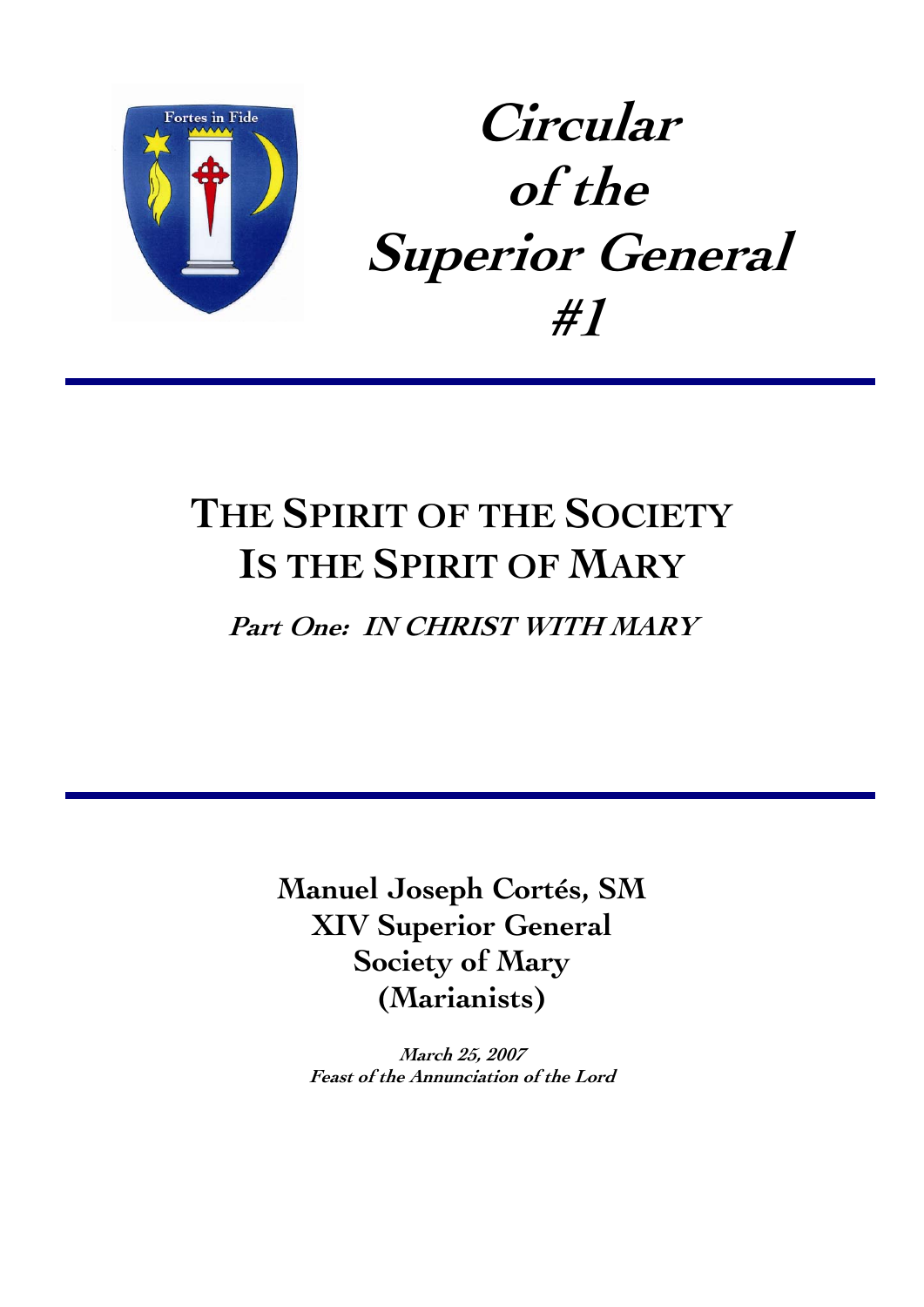#### THE SPIRIT OF THE SOCIETY IS THE SPIRIT OF MARY

#### Part One: IN CHRIST WITH MARY

Dear Brothers:

This is the first time I am writing to you in this service of governing and animating that the last General Chapter gave me in the name of all of you, and which consists, in the words of the *Rule of Life* – nothing more or less – in following the witness of Blessed William Joseph Chaminade "to be a visible sign of the unity of the whole Society" and "preserve, strengthen and diffuse the common charism."<sup>[1](#page-1-0)</sup> It is a responsibility whose breadth frightens me and in the face of which I feel somewhat helpless. Thanks to the fact that Mary has been very present to me, I could accept it, and continue accepting it, in simple obedience, helped on the one hand by the conviction that it is the Lord himself who calls me through my brothers, and on the other hand by the assurance that the Holy Spirit will come and bring fruition to my emptiness. So, it is out of this simple obedience that I dare to offer my reflections and suggestions. I trust that in spite of their limitations the Spirit will make them fruitful for the Society through your understanding and fraternal acceptance.

As you see by the title, my first circular is about Mary. Why? What has made me decide that my first reflections and suggestions which I should share with you should be about Her? The inspiration for this circular comes from the combination of two facts.

The first fact is that since the *Rule of Life* that the Society gave itself twenty-five years ago up to our time, there has been a constant call to give her the central place which belongs to her in living our charism. This call has become more urgent, if that is possible, in the last three General Chapters, above all in *Partners in Hope* (1996) and in the recent *In Mission with Mary* (2006). The renewal of our Marianist religious life depends on bringing into our lives the depth of the Marian experience of our Founder.**[2](#page-1-1)**

The second fact is that this renewal is yet to be made. For a good number of Brothers, this relationship with Mary presents unresolved problems and consequently she is not well integrated into their spiritual life, or has more or less diminished. For others, she has become stagnant in such a way that the life and mission today is sterile. We should recall that the General Chapter of 1996, following the suggestion of a proposition presented by those in charge of the Marian Library/MRI<sup>[3](#page-1-2)</sup>, thought it worth while to make a survey of

<span id="page-1-0"></span>**<sup>1</sup>** R.L. 7.44 (new version)

<span id="page-1-1"></span>**<sup>2</sup>** Fr. José María Salaverri, commenting on the first General Chapter after the *Rule of Life* wrote a circular titled, *The Presence of Mary in the General Chapter of 1986* (Circ. 14, December 8, 1986). In it he affirmed: "The Society of Mary will be renewed only through a strong Marian impulse. The Society which "belongs to Mary" (RL 14) can en-force its identity only through an intense presence of the Virgin Mary. Above all, a presence in the heart of each Marianist who, "like the beloved disciple we accept Mary as a precious gift of God" (RL 6), a presence in each one of our communities and in the apostolate." (p. 267)

<span id="page-1-2"></span><sup>&</sup>lt;sup>3</sup> The content of this proposition was this: "The General Chapter of 1981 adopted a revision of our Rule of Life and since then the Society of Mary has seen itself committed to the difficult task of progressive assimilation. It seems the moment has come to establish and evaluate the depth and degree of this assimilation. We would like to suggest such an evaluation, above all in relation to our Marian character." The proposition is based on three observations: "1. We perceive a certain uneasiness among the Marianists regarding the image of Mary. Some to consider her as essential to our spirituality; some experience a certain difficulty at the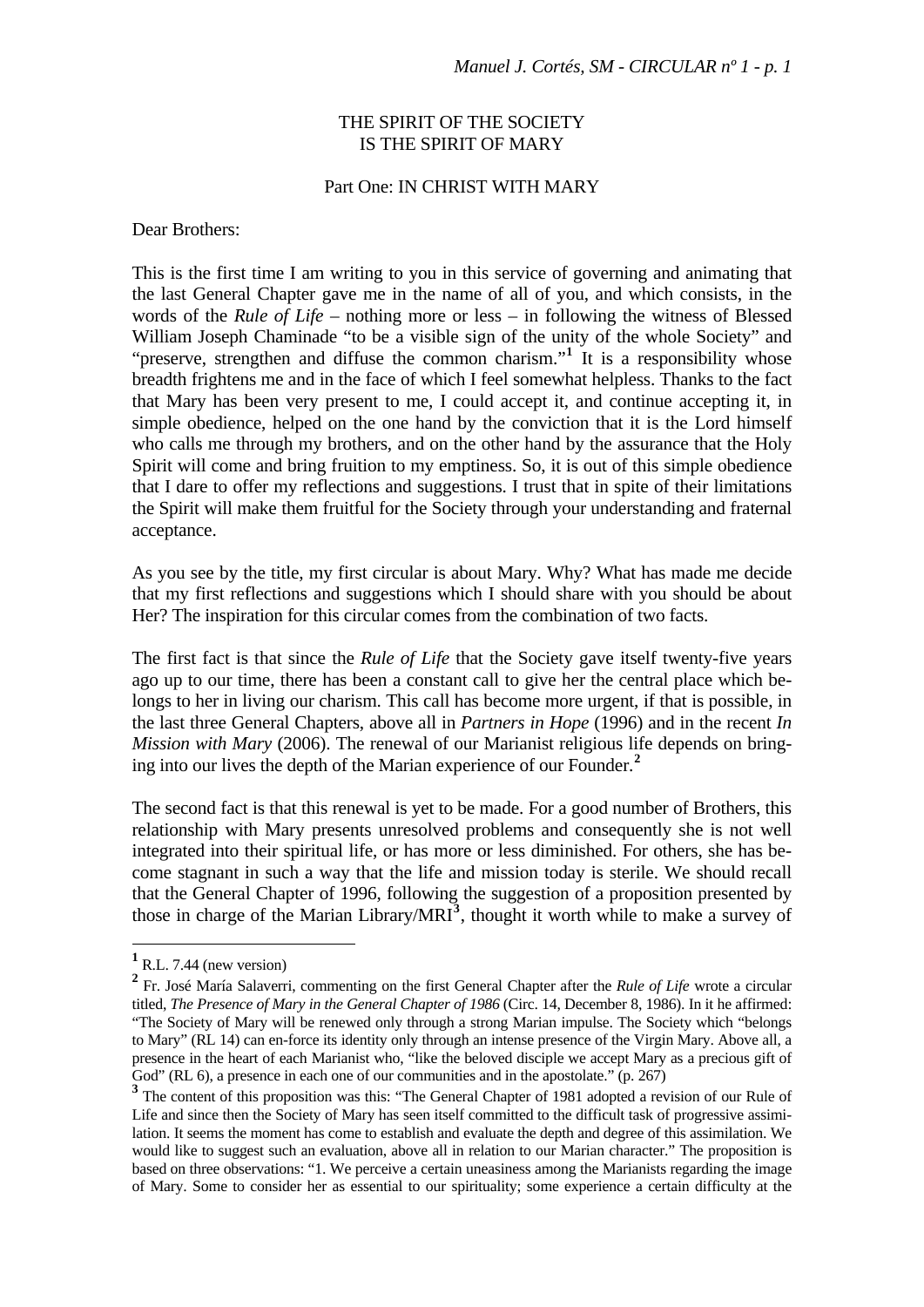all of the religious of the Society about the living of the Marian character of our charism. Commenting on the results of the survey, Fr. José María Arnaiz wrote: "Sometimes the Society does not know what is best or what direction to take in order to give ourselves to Mary, and especially to make her known and loved. The General and Unit administrations should promote the working out of a definite and clear plan to make sure that Mary occupies the place that belongs to her in the life of the Marianists. The survey has shown that we need a serious Mariology and attitudes appropriate for a faithful disciple of Jesus, some actions that will incarnate the spirit of Mary into our activities. We can not live today with the Marian formation received 30 years ago. To enter into the mystery of Mary demands learning and renewing our ideas, our sentiments and our actions."**[4](#page-2-0)**

Motivated by these two facts, this circular attempts to help the formation process. Its whole purpose is to establish the bases a meaningful living with Mary. Now, our spiritual relationship with Mary is based on the image we have of her in our mind and in our heart. Consequently, the renewal and deepening of our Marian life means renewing and deepening that image. Therefore, the reflections that I am offering, while they are spiritual, must also be theological; focusing on a true "devotion", they must also include "sound doctrine."

The circular also attempts to be an homage to our *Rule of Life* on its silver jubilee. In reading it, I hope you will find some rays of light which will help you better understand the history of our normative texts and appreciate it in all its fullness. If I have chosen as a title for this circular the last phrase of Book  $I<sub>1</sub><sup>5</sup>$  $I<sub>1</sub><sup>5</sup>$  $I<sub>1</sub><sup>5</sup>$  it is not only because it expresses the essential Marian character of our charism, but also because it attempts to be a final synthesis, the quintessence of the *Rule* itself.

The reflections I am offering are developed in two parts which have as respective titles, I. "In Christ with Mary", and II. "In Mission with Mary".

Both parts are inseparable. They are two elements of spiritual life that require each other. One can not live "in Christ" without that living impelling us to the mission, and vice versa, we can not live "in mission" if it is not from life "in Christ". Nevertheless, because of space, and to underline the importance of each one, I have preferred to separate them time-wise. In this circular I will develop only the first part. The second will come in another circular later on. In this way, there is more time for a careful assimilation of both, and at the same time the danger of the reader having a preference for one over the other and one being overshadowed is eliminated.

This first circular, "In Christ with Mary", is divided, in turn, into two parts. The first, "The development of Marian devotion in our history", attempts to help examine the past to situate and understand our present Marian devotion. In the second, "Mary in and from

moment of giving her and important place in their personal lives; others see her as a source of uncertainty. She will be like a stigma that makes the S.M. seem conservative and sentimental. 2, We also see a growing difficulty at the moment of taking on and living some specific aspects, central to Marian spirituality. For example: the spiritual maternity of Mary, our alliance with Mary, the imitation of Christ in his attitudes toward Mary, consecration to Mary. 3. Finally, we observe the lack of a strong, apostolic Marian dynamism." (J.M. Arnaiz, P. González-Blasco, J. Roten, *With Mary toward the future*, SPM, Madrid, 2000, pp. ll3 ff.)

<span id="page-2-1"></span><span id="page-2-0"></span>**<sup>4</sup>** ibid. p. 61

**<sup>5</sup>** RL 114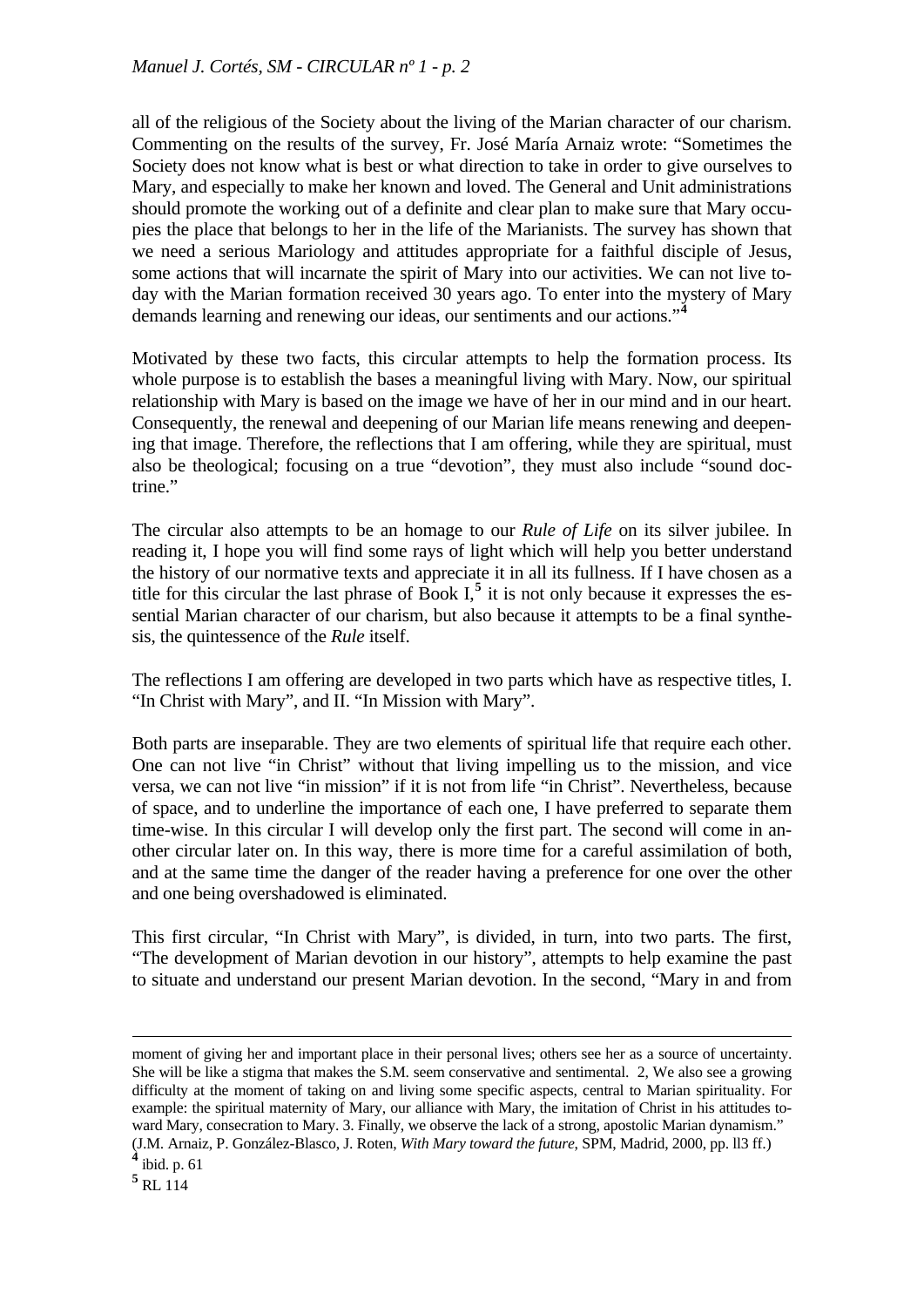the center of Christian life", I try to offer a basis for this through a reflective meditation on the Marian articles of the first chapter of our *Rule of Life*.

#### THE DEVELOPMENT OF MARIAN DEVOTION IN OUR HISTORY

#### **1.1**. **Mary at the heart of our foundational charism.**

The Marian foundation of our charism is incontrovertible, and the presence of Mary in our history has been fundamental from the beginning to our times. Our foundational and normative documents as well as the life itself, and even our own name offer ample testimony.

We all know that our Marianist life is based on a special understanding and living that our Founder, Blessed William Joseph Chaminade, had of Mary. This understanding and living came to him inspired by his particular way of approaching her and contemplating her. His approach to Mary was not motivated by a mere devotional interest, or for deepening doctrine. He was not a theologian in the academic or technical sense of the word, nor was he a preacher. Fr. Chaminade was a passionate missionary, a man profoundly concerned with the evangelization of his world, dedicated body and soul to the task of educating the People of God in faith, strongly threatened by the philosophism and laicism of his time. His missionary passion is the central axis of everything he lived and carried out throughout his life. Out of that passion he turned to Mary, and conversely, from the contemplation of Mary he fed and channeled his missionary impulse.

<span id="page-3-1"></span>Situated in this perspective, his image of Mary takes on some very marked traits which are insistently repeated in his notes and writings. We all know them, but it would be good to recall them at the beginning of our reflection so they can be with us throughout as an original and stimulating reminder. We have to refer to them constantly as constituent elements of the charism, of our particular way of being in the Church. We can summarize them in the following way:

a) Mary has a special mission in Salvation History. Basing himself on the Fathers of the Church, Fr. Chaminade contemplates Mary with the whole Salvation History as a background, led by God from the creation and the first sin to the final triumph of life over death in a new creation. He sees Mary prefigured in the Old Testament, chosen and full of grace in her Immaculate Conception, cooperating with the Son in the mysteries of redemption, triumphant with him in the Assumption.**[6](#page-3-0)** Mary summarizes in herself, like an icon, the image of humanity newly redeemed by the Son, a humanity "full of grace."**[7](#page-3-1)**

<span id="page-3-0"></span><sup>&</sup>lt;sup>6</sup> "Yet, Mary's exalted mission does not end on Calvary. Her charity, stronger than sorrow and death, enables her to survive an ordeal that would have crushed a thousand lives less fragile than her own. For is she not the New Eve, and as such, necessary to her children? Yes. she must still take part in the glorious mystery of the Resurrection of her first-born Son. and be present. too. at his triumphant Ascension into glory. Then, her presence is required in the midst of the Apostles gathered about her in the Cenacle, while her maternal solicitude must extend over the infant Church. to edify and to instruct the faithful, and to guide them aright along the rugged roads of a pagan world until the day when this earth, unworthy to possess her any longer,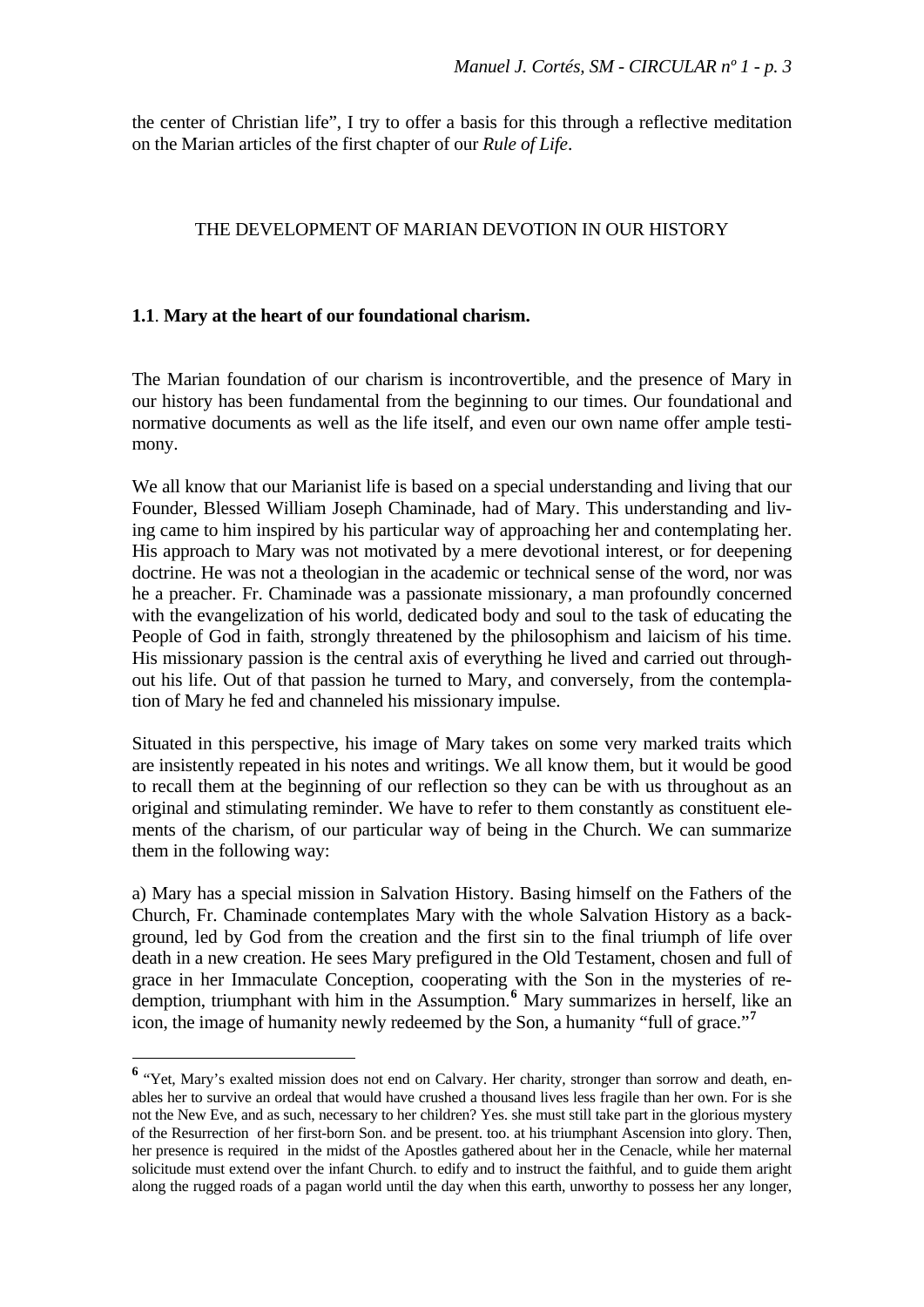b) The specific mission of Mary in Salvation History, that for which she was chosen and called by God, is to bring forth the Son. It is a maternal, generative, educational mission, linked to the Incarnation, which extends to all the sons in *the* Son. The gospel phrases that Fr Chaminade liked to cite most in reference to Mary are contained in the words of Jesus on the cross, "Woman, here is your son. Son, here is your mother,"**[8](#page-4-0)** and the designating of Mary in the gospel of Matthew, as "Mary, of whom Jesus was born."**[9](#page-4-1)**

c) The mission of Mary was based on and developed by her faith through which she gives her-self fully and unconditionally into the hands of the Holy Spirit for the fulfilling of God's plan. The faith of Mary, "behold the handmaid of the Lord; let it be done to me according to your word" is the human "place" that God needs to come into the world and save it.**[10](#page-4-2)**

d) In this way, Mary contributes to the triumph of God over evil in human history, the fulfillment of the original promise: "She will crush your head."**[11](#page-4-3)**

The mission of Mary, intimately linked to the saving mission of the Son, does not end – it could not end – with the Assumption, just as that of the Son does not with his Ascension, but is perpetuated in history. In times of crisis of the faith, as was that of Fr. Chaminade, it is even more urgent. This is what he understood with noonday clarity, and from that perspective, he saw himself and he saw the Marianists as called to collaborate with Mary to-day in her mission.<sup>[12](#page-4-4)</sup> With him, the contemplation of Mary was transformed into a missionary vocation. We are called to let ourselves be formed by her as sons, and to be her "helpers", her "allies", "to be, in our humility, the heel of the Woman," as he said to Fr. Lalanne on the day he decided on our foundation.

shall behold her borne by the hands of angels to the highest heavens, next to the eternal throne of her divine Son, Jesus Christ." *Marian Writings*, Vol. 2, 475.

<sup>&</sup>lt;sup>7</sup> The second most cited evangelical phrase by Fr. Chaminade in his writings on Mary is the greeting of the angel, "full of grace, the Lord is with you." (Lk 1:28). In this greeting, Fr. Chaminade sees condensed the good news of a new creation. Citing Marchant he writes: "Hail, Mary, full of grace",,, "Hail, that is: rejoice, be happy, be joyful. Let Eve's name be changed. The angel appears to contrast Mary with Eve, Mary's joy with Eve's sorrow, the blessing conferred on Mary with the curse pronounced on Eve, Mary's grace with Eve's sin, Mary's offspring with Eve's offspring." *Marian Writings*, Vol. 1, 268.

**<sup>8</sup>** John 19: 26-27

<span id="page-4-1"></span><span id="page-4-0"></span><sup>&</sup>lt;sup>9</sup> Mt. 1:16. Alluding to this expression with which he titled meditation 18 of the retreats of 1822, he said: "Every preacher who wishes to speak of Mary, whatever the text of his sermon, always come back to this: Mary of whom Jesus was born." *Marian Writings*, Vol. 2, 790

<span id="page-4-2"></span><sup>&</sup>lt;sup>10</sup> "Three things that are absolutely necessary to establish a solid peace: 1) a place where the interested parties can meet safely in order to conclude the peace; 2) means that are mutually satisfactory in order to enforce it; 3) guarantees accepted by both parties in order to maintain it. In this mystery, Mary, by her fiat, etc. provides the place, the means and the guarantees necessary to conclude, to enforce, and to maintain peace between God and man." *Marian Writings*, Vol. 1, 402

<span id="page-4-3"></span>**<sup>11</sup>** Genesis 3:15. It is sufficient to recall this famous passage of the letter to the retreat preachers in 1839: "Mary's power has not been weakened. It is our firm belief that she will vanquish this heresy as she did all the others, for today she is, as she has always been, the incomparable Woman, the Woman of promise who is to crush the head of the infernal ser-pent. Jesus himself by always addressing her in his public utterance with this great name, would teach us that she is the hope. the joy, the life of the church, and the terror of hell. To her, therefore, is reserved a great victory in our day, for to her belongs the glory of saving the faith from the destruction with which it is threatened." *Marian Writings*, Vol. 2, 74

<span id="page-4-4"></span>**<sup>12</sup>** It is good to recall here the second last paragraph of the letter that Fr. Chaminade wrote to Pope Gregory XVI on September 16, 1838 to present to him two institutes and their Constitutions: "These two Orders have taken as their distinctive name that of the august Mary. May they make it known, loved and cherished in all the earth! For I am intimately convinced that Our Lord has reserved to His holy Mother the glory of being the particular support of the Church in these latter days." *Letters*, Vol. 4, p. 294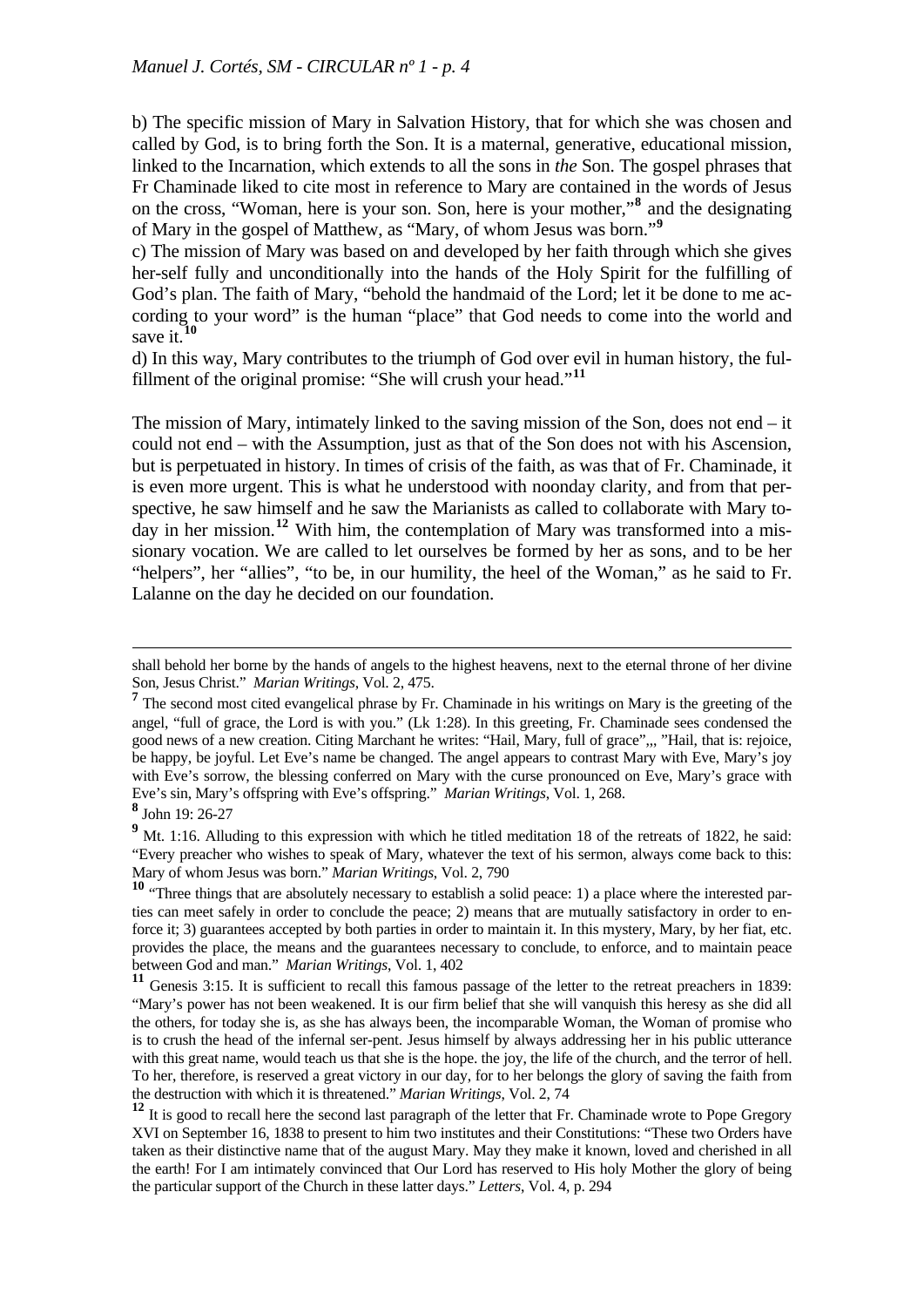Recalling these great Marian traits with those that define our charism, I invite us to ask our-selves: How have we lived them in the past? How are we living them in the present? How are we called to live them at this moment of our history?

#### **l.2. Marian Filial Piety.**

1

Fr. Simler condensed our special way of living Mary as Marianists with the expression, "filial piety". That expression as such did not come from Fr. Chaminade who never used it literally, but from Fr. Caillet and was included in the Constitutions of 1891. In them it appears as the "distinctive sign" of the Society and was described in four famous articles that many of us learned by memory in our novitiate.**[13](#page-5-0)** Later, the same Fr. Simler gave it ample commentary in his long instruction on the characteristic traits of the Society.<sup>1</sup>

Filial piety emphasizes and accentuates an important aspect of Chaminadian spirituality: our Marian sonship –"we are sons of Mary" repeated insistently by the Founder – and helps to live it concretely in the spiritual life. Consequently, from the time of the generalate of Fr. Simler it had great influence on our traditional Marianist devotion, at least until Vatican Council II. Works like *Our Gift from God* and *My Ideal*, both by Fr. Neubert, contributed to developing and diffusing it.

Nevertheless, this way of understanding our dedication to Mary left in the shadows another fundamental aspect of Fr. Chaminade's Marian spirituality – the apostolic one. Fr. Neubert himself already referred to this. "Nearly every element of devotion to Mary found in Fr. Chaminade's projects reappears in Fr. Simler's. Still the latter's teaching has not exactly the same tone as the Founder's. Although the same elements are shared by both, the mixture is not the same. The dominant expression of Fr. Chaminade was "missionary of Mary"; Fr. Simler's was a "reproduction of the filial piety of Jesus". …Like the Founder, he insists on the obligation of being an apostle of Mary. But for him, the obligation signifies almost exclusively to spread the knowledge of her and devotion to her. For Fr. Chaminade the obligation comprises all our Marianist activity, because in everything that we do – prayer, teaching, manual labor – we should be aware of acting in Mary's name, winning the world for Christ. Father Simler's devotion to Mary is more contemplative, Father Chaminade's more militant."**[15](#page-5-2)**

<span id="page-5-0"></span>**<sup>13</sup>** "Every pious Institute proposes to itself the same perfection, but not all have the same special vocation. Each receives from God a proper gift, one after this manner and another after that…What for the Society of Mary is the gift of God, what constitutes its physiognomy and forms its distinctive trait is a total filial piety toward the Blessed Virgin Mary." (art. 293)

 <sup>&</sup>quot;Recalling the words of Jesus to his beloved disciple: Behold your Mother, the professed of the Society places above all other happiness that of being called and being a son of Mary. He knows that all good things have come to him through his Mother." (art. 294)

 <sup>&</sup>quot;As a pious son he delights in honoring her, loving her and making her loved. He never ceases thinking of her, of speaking of her goodness and explaining how she is, in all truth, our Mother, our life, the cause of our joy and the reason for our hope." (art. 295)

 <sup>&</sup>quot;Because of this filial piety, the child of the Society instinctively feels inclined to imitate the life of Jesus and Mary, applying himself with marked predilection to reproducing the most notable virtues of the family of Nazareth. Among these virtues he especially distinguishes humility, simplicity, the spirit of faith and of mental prayer, and family spirit. These are the characteristic virtues of the Society of Mary." (art. 296) **<sup>14</sup>** Circular No. 62 (1894)

<span id="page-5-2"></span><span id="page-5-1"></span>**<sup>15</sup>** Neubert, Emil, *Our Gift From God*, translated by Sylvester P. Juergens, S.M., S.T.D., 1962, p. 122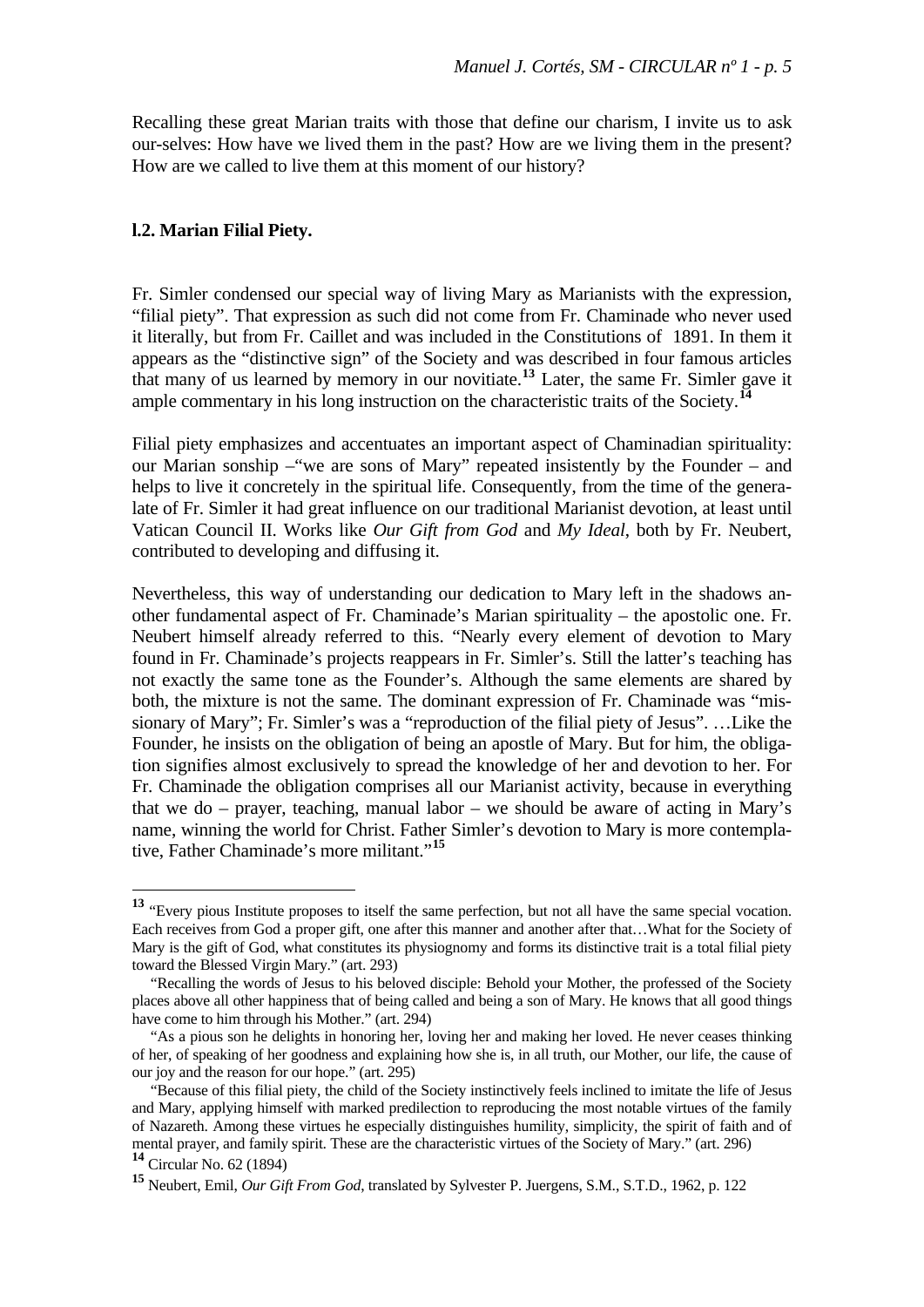<u>.</u>

This difference in focus can be seen immediately when the first chapter of the Constitutions of Fr. Chaminade is compared with that of the Constitutions of Fr. Simler. We recall that in both of them it is said that the Society has two purposes, described in this way in the Constitutions of 1891: 1- to raise (*with the grace of God* Fr. Chaminade qualifies) each of its members to evangelical perfection; 2 – to work (*in the world* Fr. Chaminade says) at the salvation of souls (*sustaining and propagating by means adapted to the needs and spirit of the times the teachings of the Gospel, the virtues of Christianity and the practices of the Catholic Church* is added to the Constitutions of 1839). Both are summarized in one unique purpose, the most faithful imitation of Jesus Christ in two aspects: the imitation of the virtues of Jesus, and the imitation of his apostolic zeal. So, while Fr. Chaminade introduces our devotion to Mary in article 4 of his Constitutions which speaks of our apostolic zeal, Fr. Simler does so in article 3 which speaks of the imitation of the virtues of Jesus: "The professed of the Society of Mary consecrates himself to reproducing with visible complacency the filial piety of the Divine Model for Mary, his Most Holy Mother."

Consequently, with this perspective, as Fr. Neubert noted, our relationship with Mary changes from being that of an "ally" with her in the service of the plan of God for humanity to one of "imitator" of Jesus, the Son, in his personal relationship with the Mother.

#### **1.3. The "Mariological turn" in the second half of the XX century, and its repercussion.**

With filial piety, our traditional Marian devotion was part of the Mariological current of the XIX century and the first half of the XX., called by some critics the "Mariology of the privileged." Starting with the divine maternity as the great, singular privilege of Mary, other privileges, which honored and exalted her, naturally followed. The result was an image of Mary with all kinds of special titles attributed to her. The effect of this Mariology was to make her something separate in theology so that the devotion became something "additional" at times forced or unfitting in prayer, cult or homilies. Popular piety and Marian devotions expanded in this "separate", almost autonomous way. Separated from the liturgy, it was not always possible to avoid the danger of a relationship with Mary brought about by considering her through a psycho-social imagination rather than what is revealed about her in the Word of God.**[16](#page-6-0)**

<span id="page-6-0"></span><sup>&</sup>lt;sup>16</sup> It is very interesting to note that Fr. Chaminade already made reference to this danger. Speaking of devotion to Mary he affirms that "the cult of Mary should be prudent"; against "the illusion of Christians who give to Mary what does not belong to her" he says: "In calling Mary our hope, we must keep in mind that it is through Jesus Christ that she is our hope". And he adds a clarifying note: "The enemies of Mary must not consider themselves vindicated by these remarks. In wishing to keep devotion to Mary within bounds, we shall not diminish the sentiments that accompany it, we shall not do away with the practices, etc. We are aware that devotion must be prudent and wise, in other words judicious and true, because God can be honored only in truth…and the devotion which is due to God must also be prudent. "worthy of thinking beings" (Rm. 12: 1). Now, what do the prescriptions of the Church and the principles of religion teach us? On the one hand that God alone is holy, he alone most powerful, our sovereign good, our happiness, the final object of our hope, the sole and true object of our worship and love, that Jesus Christ is the way, the truth and the life; that there is no salvation except through him; that no other name under Heaven has been given to men through which they can be saved." *Marian Writings*, Vol. 1, 34 ff.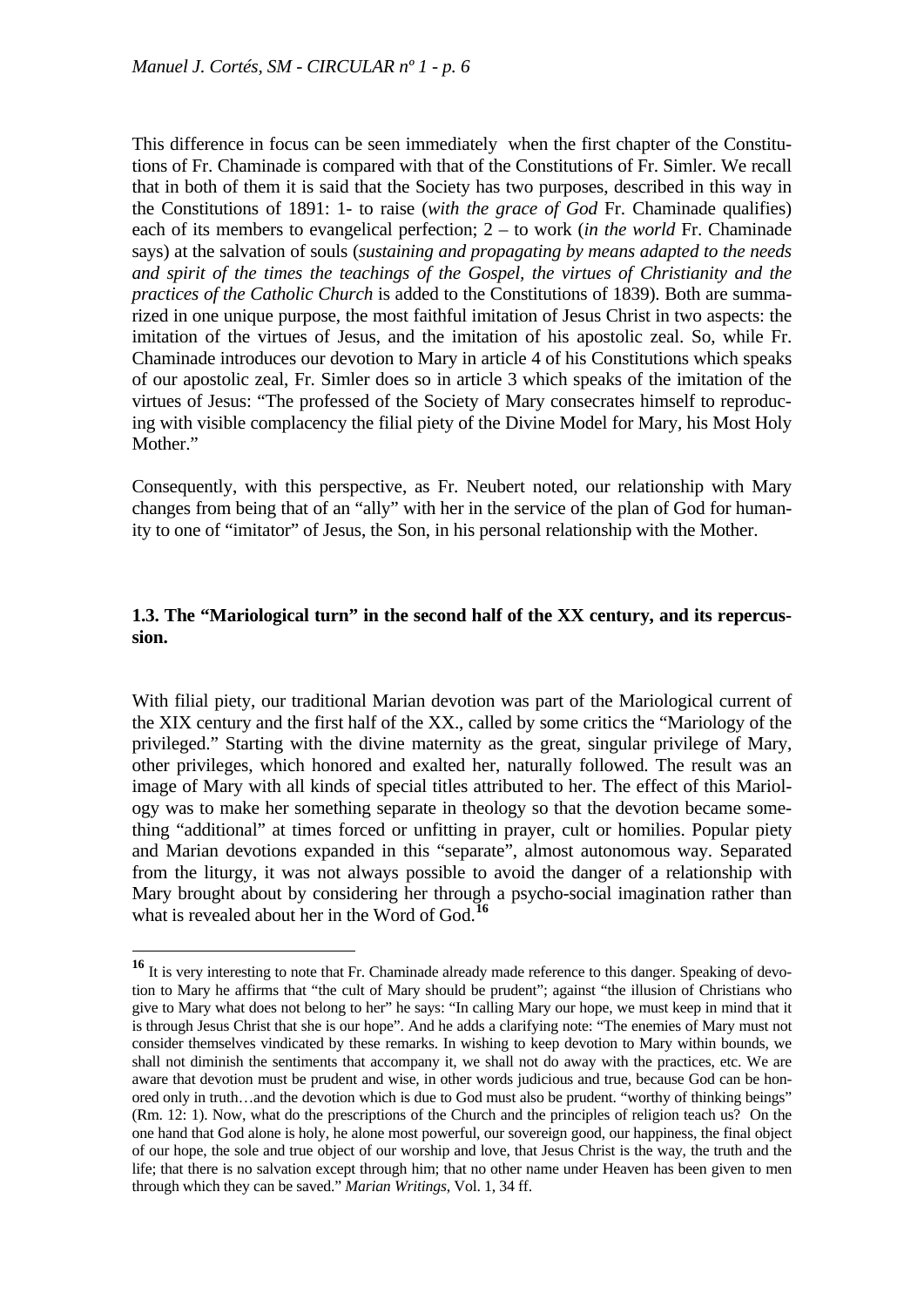Vatican Council II reacted to this tendency, placing and contemplating Mary in the framework of Salvation History. The council fathers did not agree to treat Mary in a separate document as the preparatory commission had foreseen, but they reserved for her the final chapter, the eighth, in the Constitution *Lumen Gentium* on the Church. In this way, the Council consideration of Mary remained integrated, with all of its singularity, into the history and reality of the People of God. As some commentaries have noted, the Council went from a Mariology of privileges to a Mariology of "anticipation". Mary is the creature who "anticipates" and prefigures in herself the journey of the Church, the journey of Christian life. The result was a sober presentation of Mary which some did not hesitate to call "minimalist", but it had great depth.

So, renewal and "updating" of doctrine was not enough; As happened, and continues happening with the collection of council documents, a problem of great importance is still pending: that the renewed doctrine take hold in the Christian life of the faithful and shape their devotion. With the question of Mary, this transition from the doctrinal to the devotional is particularly difficult due to the complexity of factors involved: traditional, psycho-affective and cultural.

From this concern to center Marian devotion in the People of God, there came forth, following the Council, a basic and very important document: the exhortation *Marialis Cultus* of Paul VI on February 2, 1974. With the purpose "to help the development of that devotion to the Blessed Virgin which in the Church is motivated by the Word of God and prac-ticed in the Spirit of Christ<sup>"[17](#page-7-0)</sup> it analyzes in detail the keys to a proper devotion to Mary and consequently the practices which express it. These should be inspired by Christian cult which gives them their norms. We re-call them here, in summary form, taking phrases from the text itself.

- "In the first place it is supremely fitting that exercises of piety directed towards the Virgin Mary should clearly express the Trinitarian and Christological note that is intrinsic and essential to them. Christian worship, in fact, is, of itself, worship offered to the Father and to the Son and to the Holy Spirit, or, as the liturgy puts it, to the Father through Christ in the Spirit."

- "That in expressions of devotion to the Virgin, the Christological aspect should have particular prominence…and should reflect God's plan which laid down "with one single decree the origin of Mary and in the Incarnation of the divine Wisdom." This will without doubt contribute to making piety towards the Mother of Jesus more solid, and to making it an effective instrument for attaining to full "knowledge of the Son of God, until we become the perfect man, fully mature with the fullness of Christ himself" (Eph 4:13)."

- To give "prominence in this devotion to one of the essential facts of the faith: the Person and work of the Holy Spirit. Theological reflection and the liturgy have in fact noted how the sanctifying intervention of the Spirit in the Virgin of Nazareth was a culminating moment of the Spirit's action in the history of salvation."

- " It is also necessary that exercises of piety with which the faithful honor the Mother of the Lord should clearly show the place she occupies in the Church: "the highest place and the closest to us after Christ." The liturgical buildings of Byzantine rite, both in the architectural structure it-self and in the use of images, show

<span id="page-7-0"></span>**<sup>17</sup>** *Marialis Cultus*, Introduction, p. 3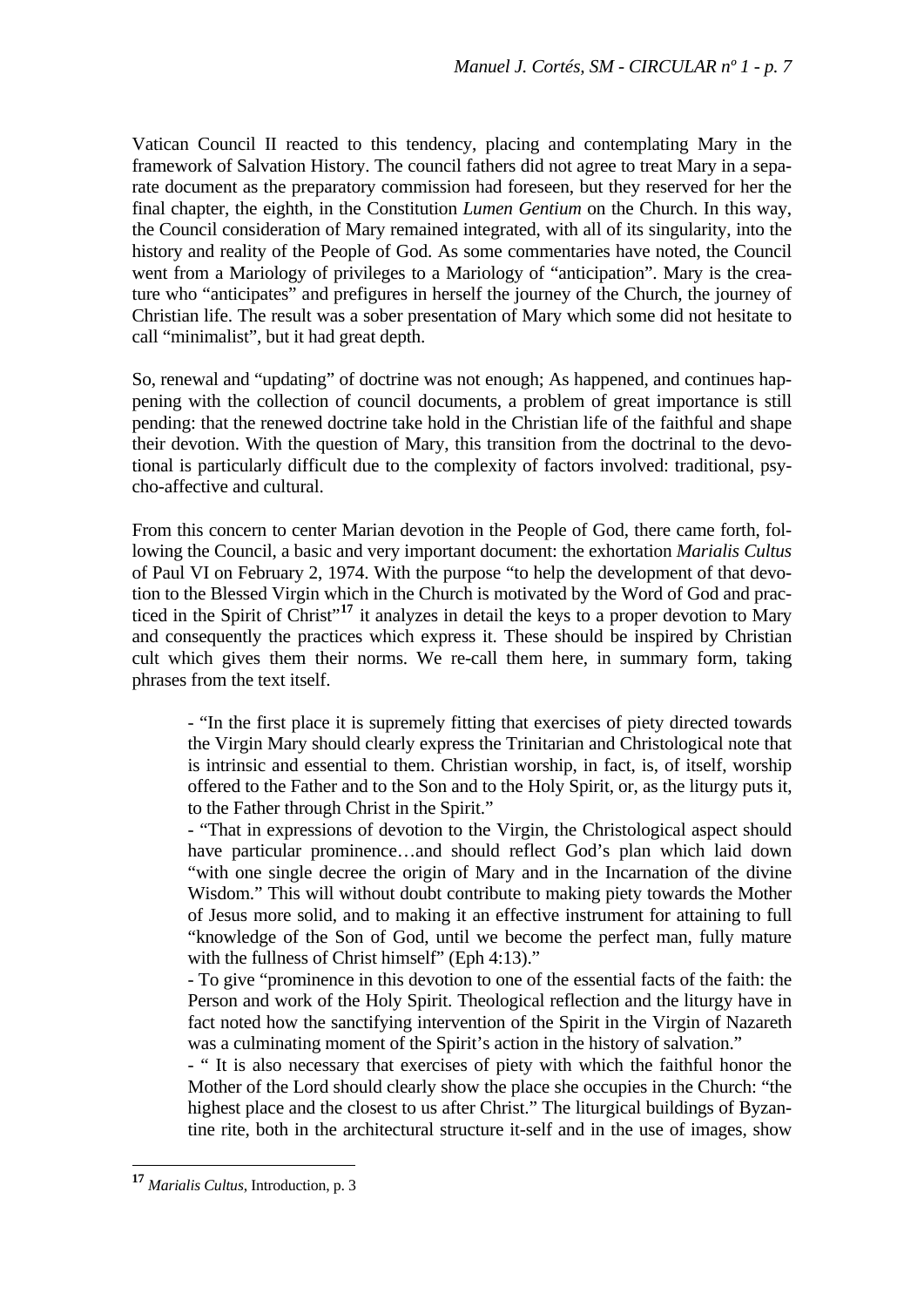clearly Mary's place in the church. On the central door of the iconstasis there is a representation of the Annunciation and in the apse an image of the glorious Theotokos. In this way one perceives how through the assent of the humble Handmaid of the Lord mankind begins its return to God and sees in the glory of the all-holy Virgin the goal toward which it is journeying."**[18](#page-8-0)**

After recommending that Marian devotion be based on the Bible and the liturgy and take care to be expressed in a proper way from the anthropological and ecumenical points of view, Paul VI makes a masterful application of these directives to the right understanding and praying of the Rosary and the Angelus as examples of traditional Marian devotions.

But *Marialis Cultus*, in spite of its solidity and depth, in spite of its wide acceptance in circles of theological reflection and even up to the magisterium of John Paul II,**[19](#page-8-1)** did not have – and still does not – the resonance that it deserves in the life of the People of God. Where, for instance, is the rosary prayed as Paul VI indicated? Where have songs, texts and traditional practices been renewed based on his criteria? Thirty years later, *Marialis Cultis* still has not affected the devotion of the faithful. Why? Let the question stand for the moment. Further on I will be bold enough to suggest some possible answers.

Even though among the Catholic faithful Marian devotion was historically well entrenched, the fact is that after the Council there was no renewed blossoming of this devotion. Rather, there was a great silence about Mary in the reflections and life of Christians. The People of God were perplexed about traditional devotion to Mary and something new which seemed necessary but about which no one spoke or made changes. A sober liturgy took over and devotions fell by the wayside: the Little Office, the rosary, novenas, etc. Consequently, many lost track of Mary in their Christian life and others, with no alternative, stayed with the old usages. Even among us.

In this new context, our traditional "Marian filial piety" does not foster devotion for a good number of Marianists. The way it was presented did not serve to keep Mary alive in our lives, in the full conciliar perspective. Without pretending to be exhaustive, I would say that the reason for this "disinterest" is due to two of its weaknesses:

a) Its weak biblical support. With "filial piety", the contemplation of Jesus was more in focusing on his human side, the psycho-affective, of a relationship of a son with his mother than on the New Testament as a whole. This affective relationship of Jesus with his mother is not found in the New Testament. I don't say that it didn't exist or that we may not presume it did. It is obvious that in virtue of the reality of the Incarnation, Jesus had, in regard to his mother, the filial love of an exemplary son. What I mean to say is that we do not have a text, a New Testament passage, which expresses or describes this relationship. Even more, from this point of view the scenes of Jesus "from a distance" regarding a filial affective dependence on his

<span id="page-8-0"></span>**<sup>18</sup>** Ibid., cf. nos. 25-28

<span id="page-8-1"></span>**<sup>19</sup>** The pontificate of John Paul II was especially Marian. We recall, in the wake of *Marialis Cultus* his apostolic letter *Rosarium Virginis Mariae* of October 16, 2002, very enlightening about the question of Marian devotion, in particular its Christocentrism. But neither should we forget his encyclical *Redemptoris Mater* of March 25, 1987, in which, following along the lines of chapter VIII of *Lumen Gentium* he offers us, among other reflections, an excellent meditation on the journey of faith with Mary.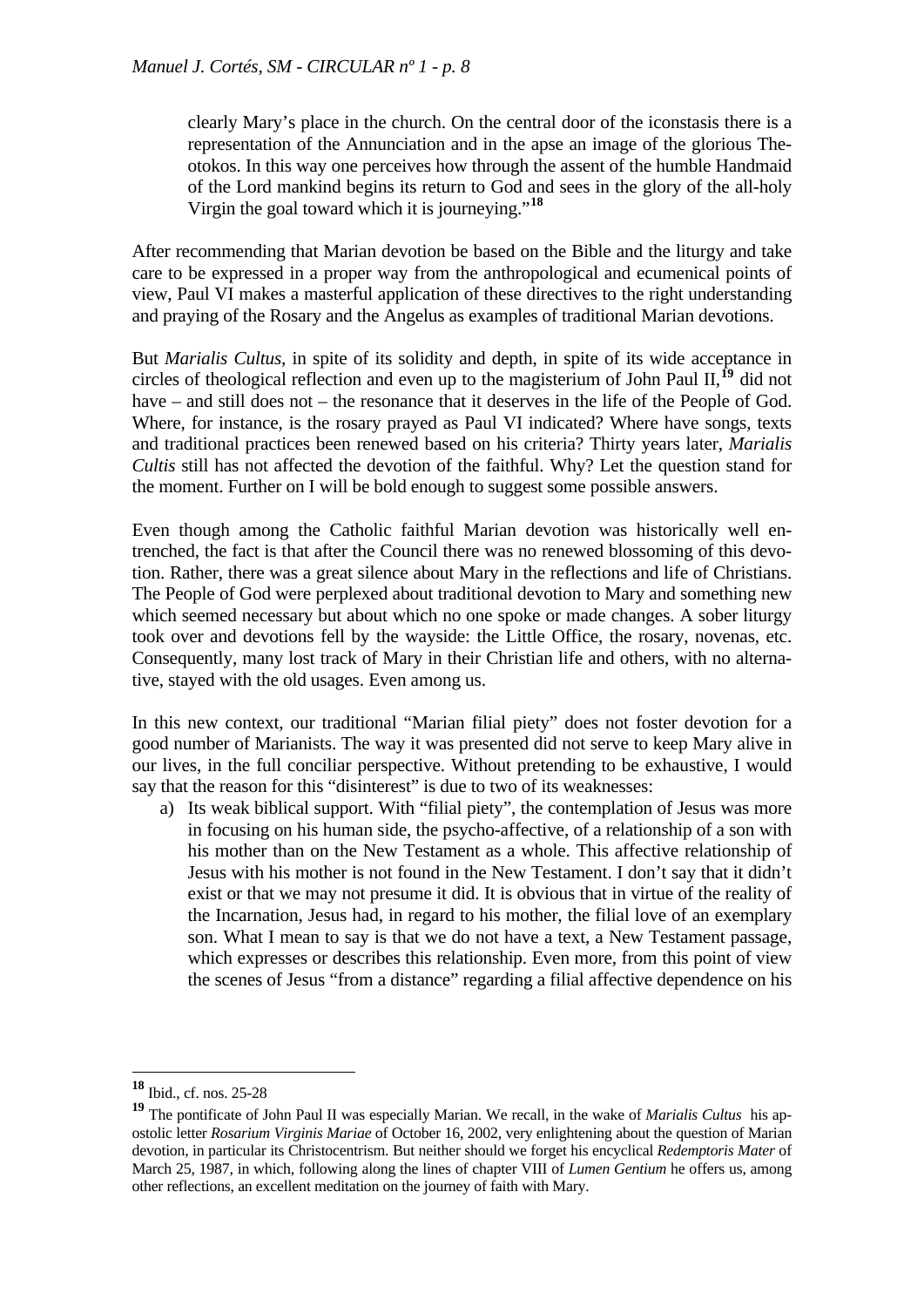mother, often present in the Gospels, become enigmatic, difficult – not to say impossible – to understand.**<sup>20</sup>**

b) The foundation that Fr. Simler gave to filial piety is clearly Christ centric. But in the way it is presented, his Christocentrism runs the risk of turning into "Mariancentrism". Expressions so often used in our tradition like "What would a son not do for his mother?", understood not in a theological sense but a humanaffective one, could lead us to consider Jesus as a son who lived *for* his mother and not *with* his mother for the Trinitarian plan of salvation.

It was evident that the Marianists needed to re-situate and re-direct our Marian devotion. We had to make our own particular journey of *aggiornamento* rethinking and reformulating our charism in the light of the Council.

#### **1.4. Our own assimilation of the "Mariological turn": what we have done and what remains to be done.**

We have to admit that the Council's presentation of Mary, both in its perspective and in its method – returning to the biblical and patristic sources – pleasantly surprised the Marianists. We see in it a return to the most genuine Chaminadian Mariology and it helped us to rediscover and re-formulate our charismatic and special way of contemplating Mary. What we have called the "Mariological journey" of the Council did not put up a wall to our reflection on Mary, but quite the contrary. After the Council there were published, and continue being published, valuable and in-depth Marianist Mariological studies, not as many as might be desired, but more numerous than we might think.

In this way, following the directives of the Council, the Society could carry out its own return to the biblical and foundational sources. It was possible to give itself a new chapter one of the *Rule of Life*, without doubt the best synthesis of our charism in our constitutional history. It was also possible, reflecting the directives of *Marialis Cultus*, to wonderfully revise our two most traditional expressions of Marian devotion, the act of consecration and the Three O'clock prayer, resulting in two texts of very rich theological and charismatic content. And finally, in this way, throughout the last 25 years, through the documents of the General Chapters we have not failed to give a well founded Marian, theological, and charismatic impulse to our life and mission.

But, as I have said in speaking of the Council, the renewal and "updating" of the doctrinal texts and norms is not enough. There remains the problem of making them part of our life. We have a well-established and fundamentally solid doctrine; we have excellent docu-

<u>.</u>

**<sup>20</sup>** It is interesting to note that Fr. Chaminade already saw the danger of considering the relationship between Jesus and Mary from a purely affective perspective. In his notes of instruction, in one of his talks about the Assumption of Mary, he criticizes those who might interpret this mystery as a gesture of filial tenderness of Jesus toward his mother. "The merit of Mary is essentially and radically the principle of the glory with which she was crowned...Who could not imagine that Jesus, ceding to his filial tenderness, would use all of his power to elevate to the highest glory the one who carried him in her womb? An error! An illusion that we have! Jesus Christ, in his divine works, no longer listens to flesh and blood. Open the Gospels and see him in fulfillment of his mission. He sees only the Father who is in heaven. In this he has nothing in common with Mary. His answers would seem to contain a certain hardness toward Mary for whom he would not be taught our mysteries." (*Ecrits et Paroles*, Vol. II, 202.l72, p. 434)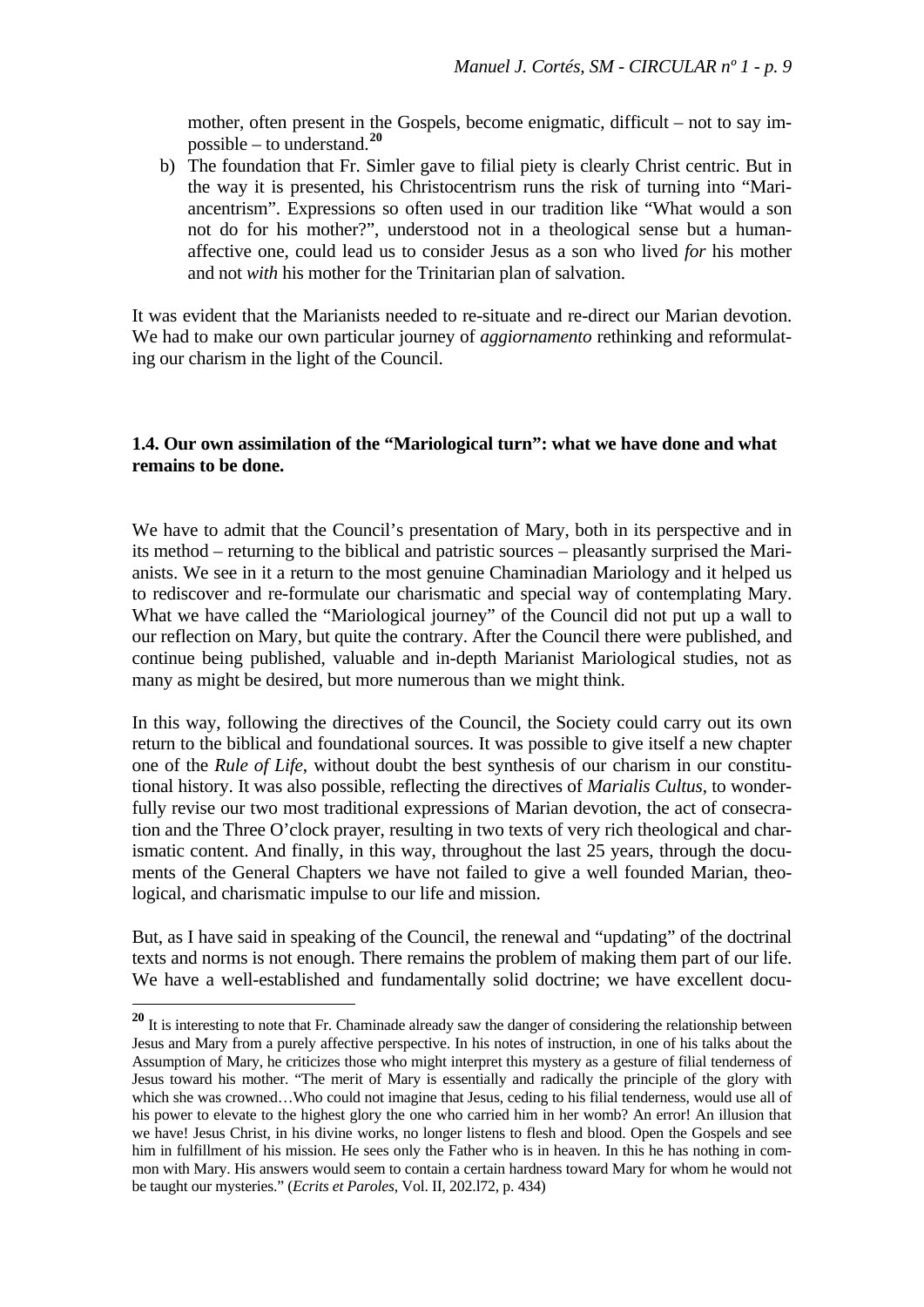ments, profound and enlightening. But they are more in the mind than in the heart, in words more than in deeds, on paper more than in life. This is true for many aspects of our religious life. It is also true with regard to our relationship with Mary.

We return now to the "Why" that we left in suspense in the previous section. Why doesn't a Marian doctrine so solidly established and developed from the very center of our Christian and Marianist life transfer into daily life? I dare to answer with another question: Is it not because our spiritual life fails to be centered in the same center as doctrine?

Personally, I am convinced that the tepidity or coldness of doctrinal penetration in life which affects our relationships with Mary, and not only with her, is due to the fact that our spiritual life is not centered in the essential, but in the peripheral. We have profound formulas that go to the roots and spring from them, but our daily living, in the spiritual and in the concrete, has not descended to that profound level, nor become part of it. So it has been trapped in the pretense of fruits which, since they have not roots from which to spring and be fed, are only phantoms.

We have a very important task ahead of us: to have our spiritual life descend to that essential center that inspires and develops. How? We don't have to go very far to find the way. It is sufficient to let ourselves be led by the *Rule of Life*. My conviction is that we have in it a treasure whose richness is yet to be explored. Perhaps we need to discover its perspective and integrate it into our life. I hope that the following reflections will help toward that end.

# II. MARY IN AND FROM THE CENTER OF CHRISTIAN LIFE (MEDITATING ON THE FIRST CHAPTER OF THE *RULE OF LIFE*)

# **2.1. The essential center: living the mystery of our conformity with Christ.**

 $\mathcal{D}$ In calling us to be Marianists God asks us to follow in a special way Jesus Christ, Son of God become son of Mary for the salvation of all. Our goal is to be transformed into his likeness and to work for the coming of His kingdom.

3 Our religious vocation is a life of faith rooted in Baptism by which we first began to live in Jesus Christ. We come together to form communities of faith with our brothers and sisters.

4 We strive to become men of faith and to ponder all things in the light of revelation.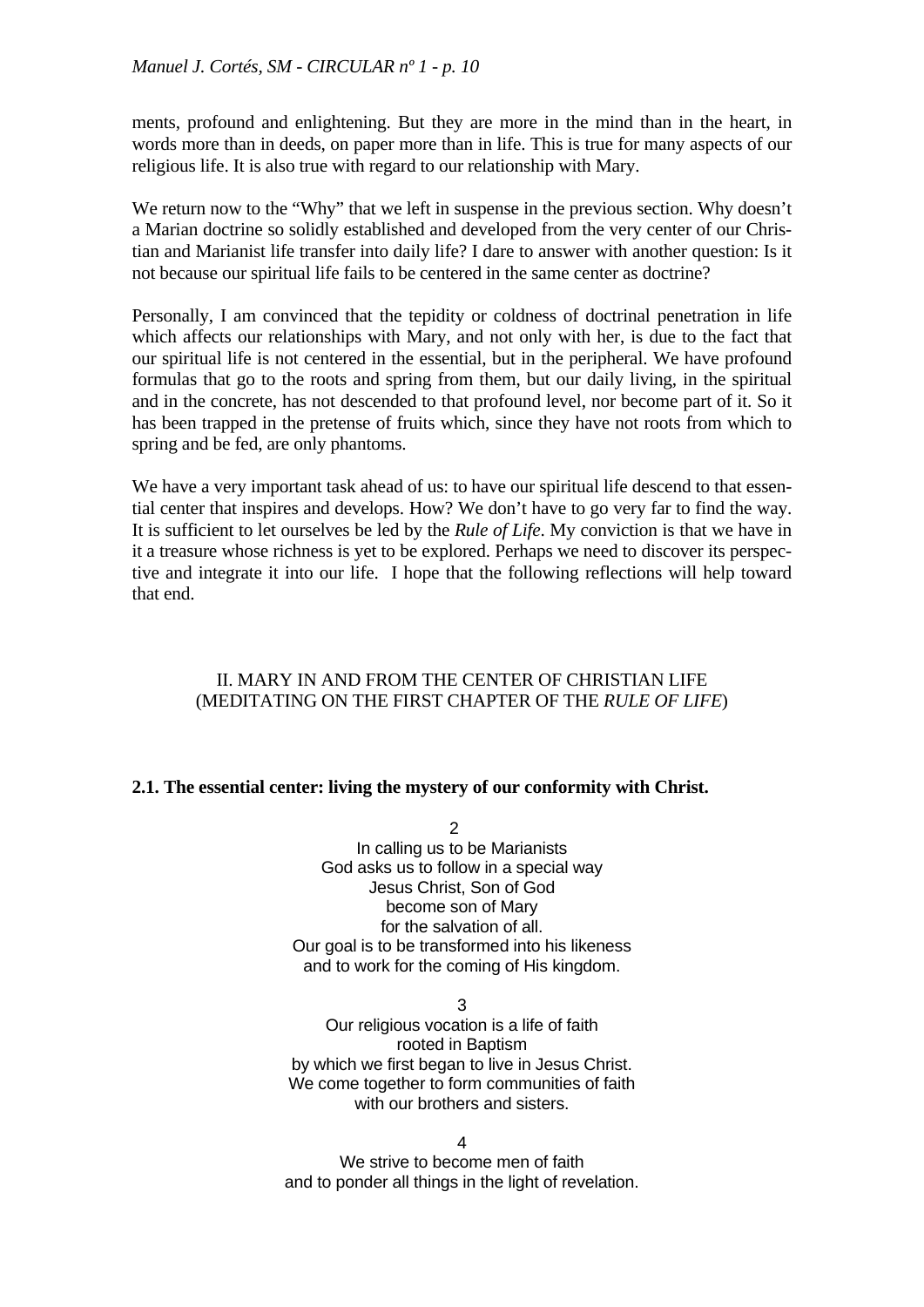By faith we see how God is at work in human history and in the events of our daily lives.

First of all, and as a point of departure, the *Rule of Life* recalls what constitutes the basis and the final goal of all spiritual life, conformity with Jesus Christ. "Our goal is to be transformed into his likeness." This follows the tradition of our previous Constitutions. "Christian perfection, which the Society of Mary proposes as its first object, consists essentially in the most exact conformity possible with Jesus Christ, God made Man in order to serve as Model for men" say the Constitutions of 1839 (a. 4). And in those of 1891 (a. 3): "Perfection, the goal of the Society, consists in conformity of life with that of Jesus Christ."

Nevertheless, the perspective from which conformity with Christ is seen, and the way of understanding and living it, is presented in a manner different from that of previous Constitutions, especially those of 1891. While these continued to say "every Christian can achieve this conformity observing the precepts of the Gospel; for the professed of every Order and every pious Institute there must also be the practice of the evangelical counsels," the *Rule of Life* immediately recalls living the sacramental mystery of baptism "through which we begin **to live in Jesus Christ.**"

This is no superficial change. It has profound meaning for the spiritual life. Through it the *Rule of Life* invites us to examine the basis of our Christian life, that is, our relationship with Christ, limited in many of us to being an "admirer" of this model and example of life. What is really in question is an authentic call to re-ground the spiritual life by living the mystery of communion with Christ and not by imitating him. It is important that we understand the meaning and effects of this call.

Conformity with Christ is something deeper that imitating him. "Con-form" is to "acquire the *form of*". This is along the lines of St. Paul's "*in* Christ". We recall how he formulated the great goal of his life, the perfection to which he aspired: "be found *in* Him; not having my own righteousness of Law, but through the faith of Christ, having the righteousness of God on faith"<sup>[21](#page-11-0)</sup>

While imitation depends on our ascetical-moral efforts, conformity with Jesus Christ is the work of the Spirit in us; it cannot be attained by our efforts alone.**[22](#page-11-1)** Imitation supposes a distance between the one being imitated and the imitator. Even more, the distance encourages imitation. Because there is a distance, the imitator proposes to walk toward the model, even if it is present only on the horizon, almost like a utopia. So, while imitation is encouraged by distance, conformity comes from intimate communion through which, by pure grace, we are "incorporated" into Christ. It is true that conformity with Christ inspires the imitation of Christ, but we should not confuse it with that, much less reduce conformity to imitation.

**<sup>21</sup>** Philippians 3:9

<span id="page-11-1"></span><span id="page-11-0"></span><sup>&</sup>lt;sup>22</sup> In the important Notebook D of his writings on Direction, Fr. Chaminade notes: "Since perfection in the Society of Mary is rooted in conformity with O.L. J. C. under the protection and maternal solicitude of Mary, it is necessary to know more and more why J.C. came to this world, how he is the way, the truth and the life, how J.C. communicates to us his Spirit, how the Spirit of J.C. makes us live the life of J.C. and conforms us completely to our divine Model: in it consists entire conformity with J.C." (ED II, 404)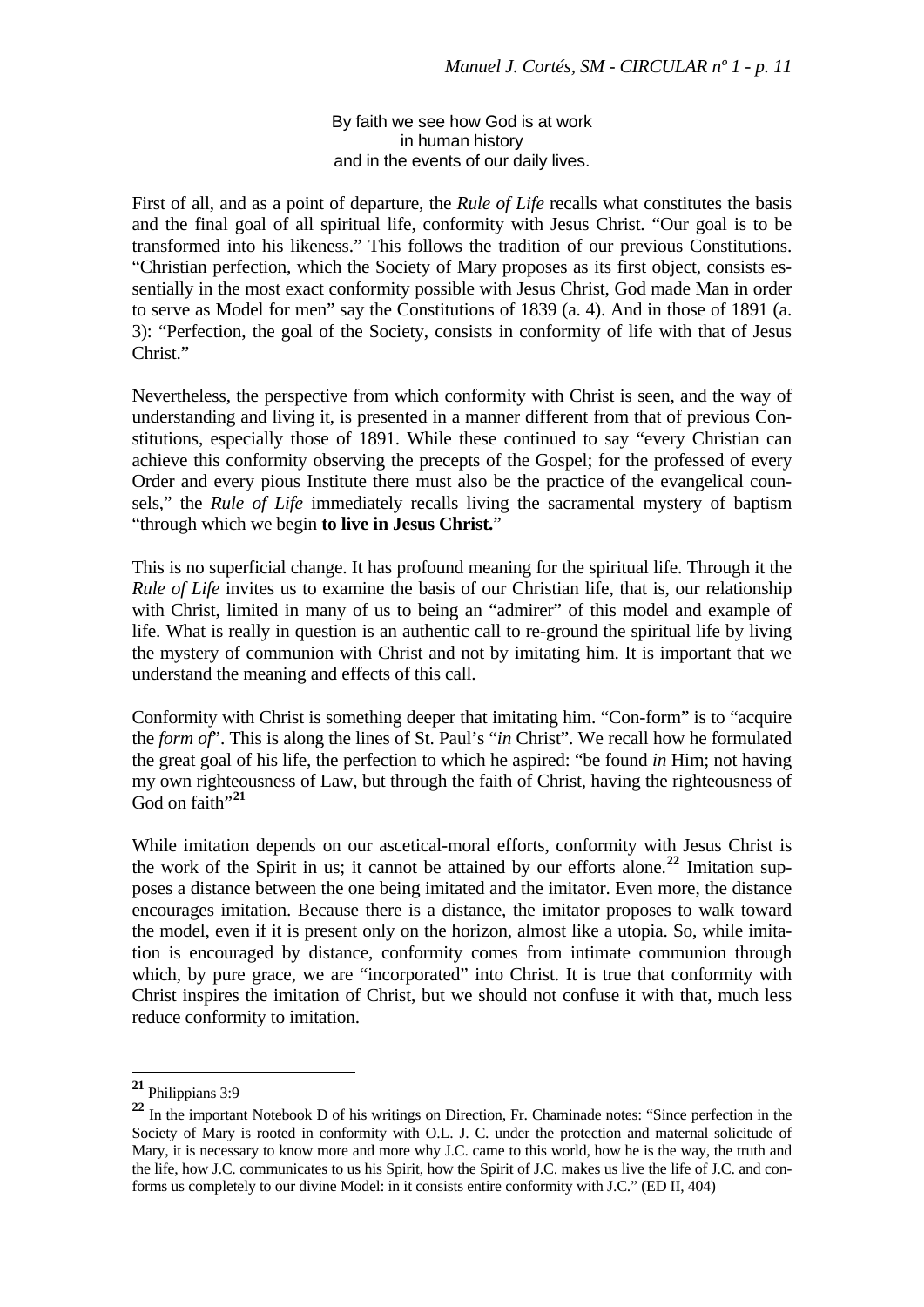It is not a question of suppressing our duty to imitate Christ, but rather of grounding and focusing well its place in the spiritual life. This comes precisely from the experience of the infinite love of God which, passing over the barriers of his infinite distance, makes us one with the Son. And it is this experience which, making us conscious of the asymmetry (better than "distance") between his love and ours that arouses the desire to correspond by following and imitating Christ, the human incarnation of divine love. So it is the "*in* Christ" which animates and encourages the "*like* Christ".

Perhaps the best lived expression of this principle is the confession of Paul himself when, after affirming his desire to be in Christ, he says: "Not that I have become perfect yet: I have not yet won but I am still running, **trying to capture the prize for which Christ Jesus captured me."<sup>[23](#page-12-0)</sup>** In fact, without the previous experience of "having been captured", the desire to "capture" Christ is in vain and has no basis. It might appear noble but in fact it is nothing more than a phantom, and a dangerous phantom because, leading us one or the other time to failure, it provokes a huge tiredness, and the noble desire to *be like* is extinguished, a victim of itself, because it is not rooted in living the great gift of *being in* through grace. How many abandonments of the spiritual life, of the Christian life or of religious life find their roots here!

So, we must recover and cultivate the **mystical experience** as the central core of our spiritual life. The *Rule of Life*, as we have seen, invites us to this.

What I have just affirmed might sound rare or strange, an "out-of-the-flesh spiritualism" or something of great saints, even to ecstasy in prayer. But this isn't so. The recovery of the mystical experience is necessary not only for "specialists in prayer" or for religious, but for any faithful Christian. The Christian life either springs from or is developed by the experience of **the mystery of grace** (this is what the adjective mystical means) or it is not Christian and is still rooted in the Old Testament. Because it is this experience that characterizes it as such, that brings it into the newness of the New Alliance. Without it, the relationship with Christ is reduced to that of a disciple with a "teacher of life", with a rabbi, and nothing more. And the Christian life is reduced to the task of complying with certain norms of life, more or less "progressive" or "conservative" (this is disputed), as if we were not in some other kind of relationship with God which began with the Incarnation and which we call New Testament.

In what does this "mystical experience" consist? St. John of the Cross defines it in a summary and suggestive way as "a loving awareness of God present." Present through grace, in history, and in the very depths of ourselves. We can reach it only through faith. It is an experience based on faith, an experience in and from faith as we state very well in the *Rule of Life*.

- A faith which emerges in our Christian life with baptism, at the moment in which our incorporation into Christ become a reality. "Our religious vocation is a life of faith rooted in Baptism. (RL 3)

- A faith which, from that moment, leads us to an "awareness of God", that is, penetrates existence with a new light and brings us into the body of those who walk through history "as if they saw the invisible".<sup>[24](#page-12-1)</sup> "We strive to become men of

<span id="page-12-0"></span>**<sup>23</sup>** Philippians 3:12 (Jerusalem Bible translation)

<span id="page-12-1"></span><sup>&</sup>lt;sup>24</sup> Cf. Hebrews 11: "It was by faith that he (Moses) left Egypt and was not afraid of the king's anger; he held to his purpose like a man who could see the Invisible." (verse 27).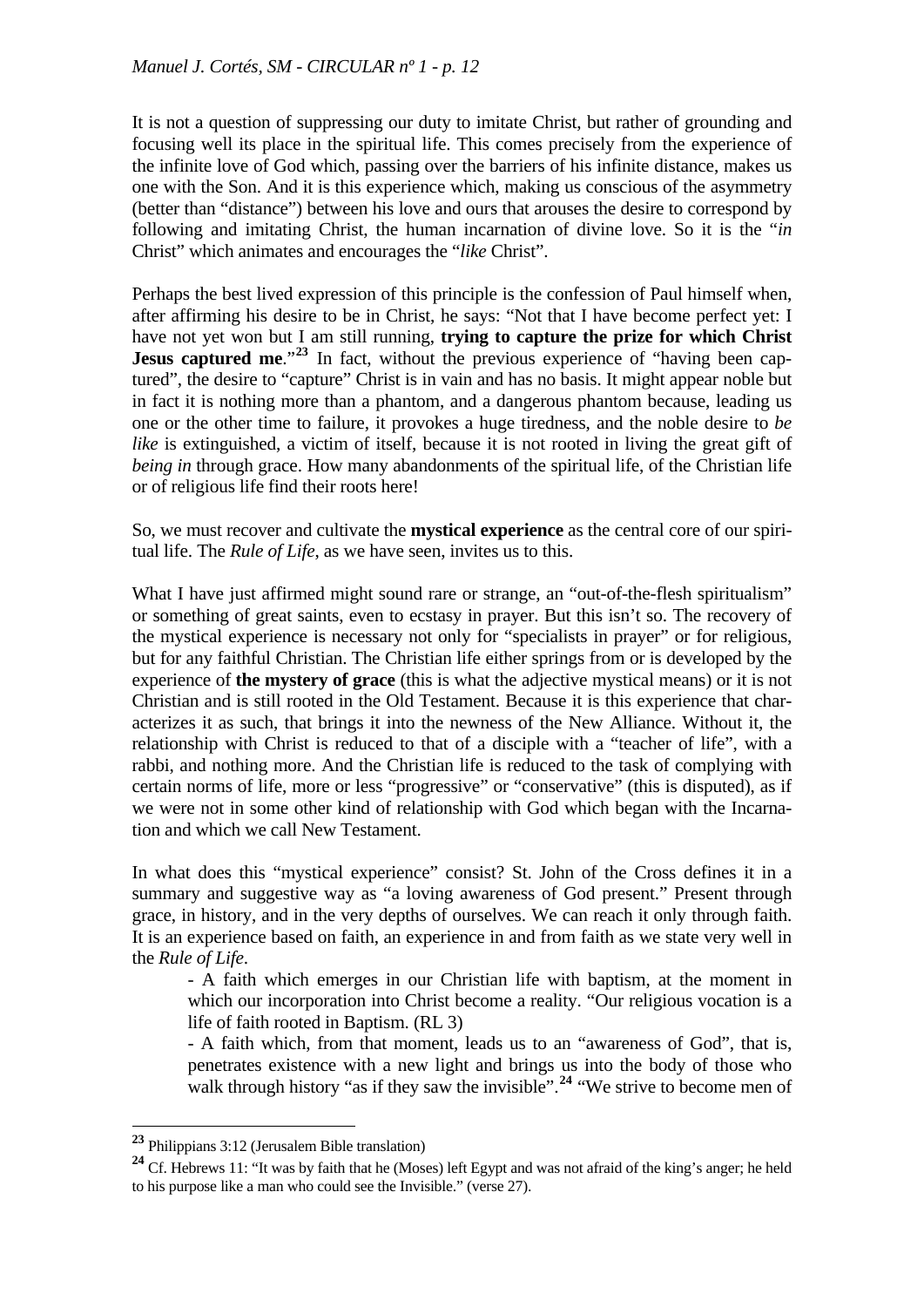faith and to ponder all things in the light of revelation. By faith we see how God is at work in human history and in the events of our daily lives." (RL 4)

- A faith that produces a "loving awareness" because it is fed not only by knowledge, but above all by the **fruition of the mystery** in the liturgy and in prayer. The faith of the heart, our Founder would say. "In order that Jesus be the center of our lives as we await his return, we dedicate a generous part of each day to the practice of prayer. In our prayer life we give special importance to the liturgy, which is the prayer of Christ and of God's people, and personal meditation which nourishes within us the spirit of faith" (RL 48). "The personal prayer of the Marianist is an act of faith. Persevering dedication to prayer leads to faith of the heart, and brings us closer to our goal, conformity with Jesus Christ. Through, with and in Him the Spirit leads us into communion with the Father. (RL 58)

#### **2.2. Mary at the center of the mystery of our Christian life. From the incarnation to Calvary.**

This mystical, basic experience of our being *in* Christ is what opens to us the correct access to Mary. In the face of this mystery of real and not only intentional communion with Him that trans-forms us into sons of God with the Son, we ask ourselves: "How is that communion possible?"

The answer comes from the mystery of the Incarnation. If we can "con-form" with the Son, it is because the Son, through the power of his love and the power of the Holy Spirit, took on our human "form".**[25](#page-13-0)** "God became man so that man might become like God", the Fathers say. It is from the incarnation and in virtue of it that that humanity is capable of divinity, it is the place of communion with God.

But the human nature assumed by the Word was not created "ex nihilo" for the occasion. It came from humanity itself. The Son is "born of a woman.,"<sup>[26](#page-13-1)</sup> of Mary, becoming one of us. It is here, at the root of this extraordinary event, the apex of history, the door of the new Alliance of God with humanity, that we find Mary. "Mary, of whom Jesus was born", our Founder repeated over and over to emphasize the place that is proper to her in Christian life, the place from which he contemplated her now and then.

> 5 By the gift of faith the Virgin Mary totally opened herself to the mission the Father gave her in his plan of salvation Jesus was formed in her by the Holy Spirit He willed her to be the Promised Woman sharing in all his mysteries When his hour had come he proclaimed her our Mother.

<span id="page-13-0"></span>**<sup>25</sup>** We recall the words of the hymn in the letter to the Philippians in its literal translation: "(Christ) though he was *in the form of God*…emptied himself having taken the *form of a slave* becoming like men." (2:6-7)

<span id="page-13-1"></span>**<sup>26</sup>** Galatians, 4: 4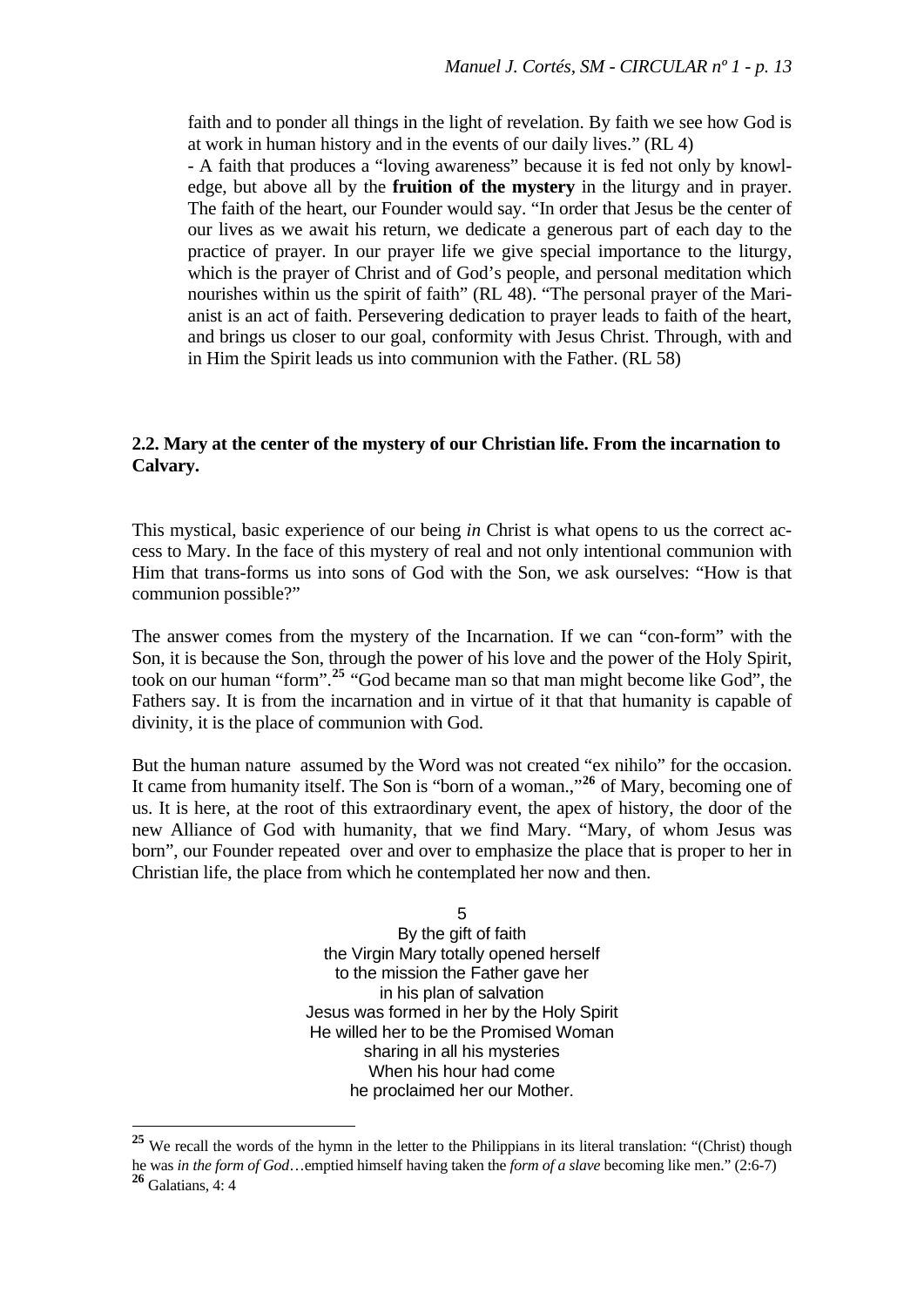Contemplating Mary in the mystery of the incarnation, we see that her role in the work of our redemption is active and unique. No other human creature has had it, or ever will. And since it finds its origin in the assumption of human nature on the part of the Son, it continues from that moment to everything he lived as a man, taking on the human nature conceived in Mary through death to the resurrection. For this reason we can say in all truth that Mary was associated in all of the mysteries of our redemption, as our Founder liked to recall.

Thus, the contemplation of Mary in the annunciation and her contemplation at the foot of the cross are complementary. In the order of human redemption, the surrender of human nature that Mary makes into the hands of the Spirit in the incarnation is not completed until the definitive surrender in "the hour" of going to the Father.

It will be the Son who gives it, bringing the Mother after and with him. The Mother had conceived the Son but it will be the Son who brings the Mother to "the hour" of the completion of redemption, "the hour" of going to the Father. At that moment, her maternity achieves its redemptive fullness when the human nature of the Son, the same that had been engendered in her, dies, abandoned into the hands of the Father by the Son, with him and in him. "The hour" of redemption will also be the hour of realizing the true extent of her maternity in the incarnation.

St. Augustine expresses this in an admirable way. Commenting precisely on the reply of Jesus to his mother at the wedding at Cana, "my hour has not yet come," he says: "His mother asks him for a miracle, but he does it as though unaware of human feelings when he is going to do divine work, as if to say: what in me works miracles you did not engender; you did not give birth to my divinity; but as you engendered my weakness I will acknowledge you when my weakness is hanging on the cross. This is the meaning of the words, "my hour has not yet come"…He acknowledges her at the moment he is going to die what she gave him. The being given to Mary does not die, but what Mary gave. The eternity of the divinity does not die, but the weakness of the flesh."**[27](#page-14-0)**

And it is at that moment, the moment in which the weakness of the flesh engendered by Mary finishes its journey in history and is redeemed by going to the Father through the Son on the cross when the Lord will reveal to the "beloved disciple", and in him to all his true disciples, that she is the Woman, the Mother.

# **2.3. The maternal mission of Mary.**

6a Like the beloved disciple we accept Mary as a precious gift of God. Moved by Jesus' love for his mother we dedicate ourselves to her so that the Holy Spirit in whose action she cooperates with a mother's love may form us more fully to the image of her Son.

<span id="page-14-0"></span>**<sup>27</sup>** *Tract. in Johannem*, VIII, 9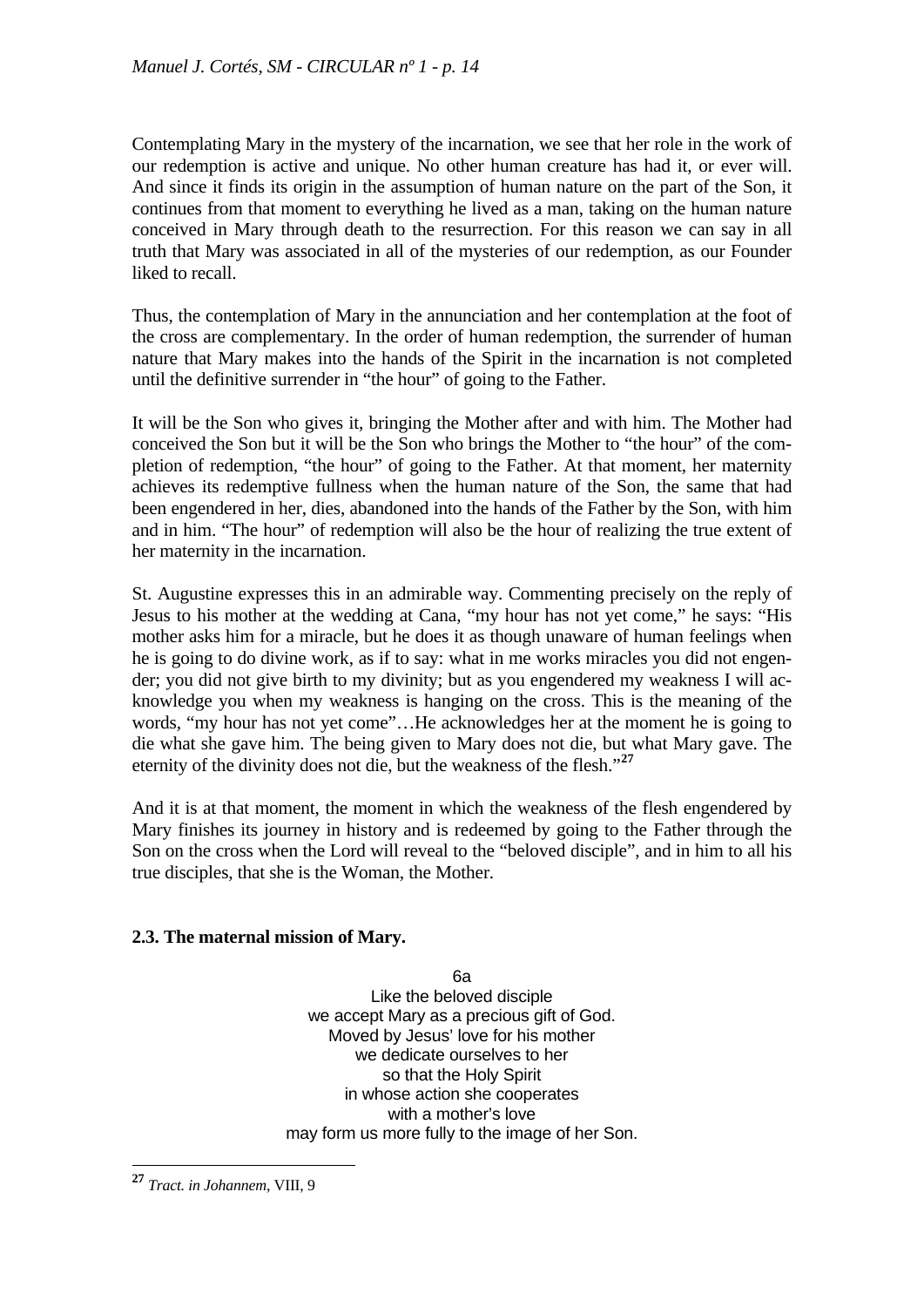"Behold your mother." The meaning of this revelation is powerful. In fact, if it is the humanity of Christ that makes our redemption possible, if it is his "conformity" with our flesh that opens the door to our "conformity" with him, the function of Mary in the Christian life is much more than being an exemplary believer. She is at the generative center of this life because she is a key participant in its creation, cooperating with the Spirit in a generative, maternal way.

From where does this generative capacity come? From her faith. Mary is a mother through her faith. The humanity of the Son of God takes shape in her through the Holy Spirit when she totally opens herself to him through faith. It is her faith that makes possible her bodily generative capacity as a woman, impossible because of her virginity ("How can this be since I have no relations with a man?"). It is her faith that opens her womb to fecundity, giving life to a new humanity that will forever remain united to the Word.

In her fullness of faith, "Mary conceived in her mind before in her womb" St. Augustine says.**[28](#page-15-0)** "Rightly, therefore, the Fathers see Mary not merely as passively engaged by God, but as freely cooperating in the work of man's salvation through faith and obedience. For, as St. Irenaeus says, she "being obedient, became the cause of salvation for herself and for the whole human race." Hence, not a few of the early Fathers gladly assert with him in their preaching: "the knot of Eve's disobedience was untied by Mary's obedience: what the virgin Eve bound through her disbelief, Mary loosened by her faith." Comparing Mary with Eve, they call her "Mother of the living" and frequently claim: "death through Eve, life through Mary."**[29](#page-15-1)**

It is this generative power of the faith of Mary that fascinated Fr. Chaminade. "What I have been admiring for some time now, and for too short a time, is the fact that Mary became associated at the moment of the incarnation to the eternal fecundity of the Father by her vivid faith animated by an inconceivable great love, and she gave birth to that humanity in which her adorable Son clothed himself. In like manner, my dear Son, it is faith that causes us to conceive Jesus Christ within ourselves 'So that Christ may live in your hearts through faith..he gave us power to become children of God'. All the treasures of divinity in Mary are traceable to the faith which animated her; she became a fullness of grace, a source of life. Just as Mary in her faith conceived Jesus Christ in the natural order, so in a very real sense we have the power to conceive him in the super-natural order by faith."**[30](#page-15-2)**

With this, he understood that the maternal mission of Mary was universal. "By consenting to the incarnation of the Word, the Blessed Virgin contributed in the most potent and efficacious way to the work of our Redemption. By the very fact of consenting, she devoted herself in such a way that it can be said that she bore all men in her womb just as any mother bears her children."**[31](#page-15-3)**

Convinced, therefore, that only in letting ourselves be formed in this maternal womb of Mary, which is the fullness of faith, can be we "con-formed" with Christ, he could not

**<sup>28</sup>** Sermon 215

<span id="page-15-1"></span><span id="page-15-0"></span>**<sup>29</sup>** *Lumen Gentium*, 56

<span id="page-15-2"></span>**<sup>30</sup>** Letter to Fr. Perrodin, March 1, l843. *Marian Writings*, Vol. 2, 116, p. 54.

<span id="page-15-3"></span>**<sup>31</sup>** Ibid. 662, p. 257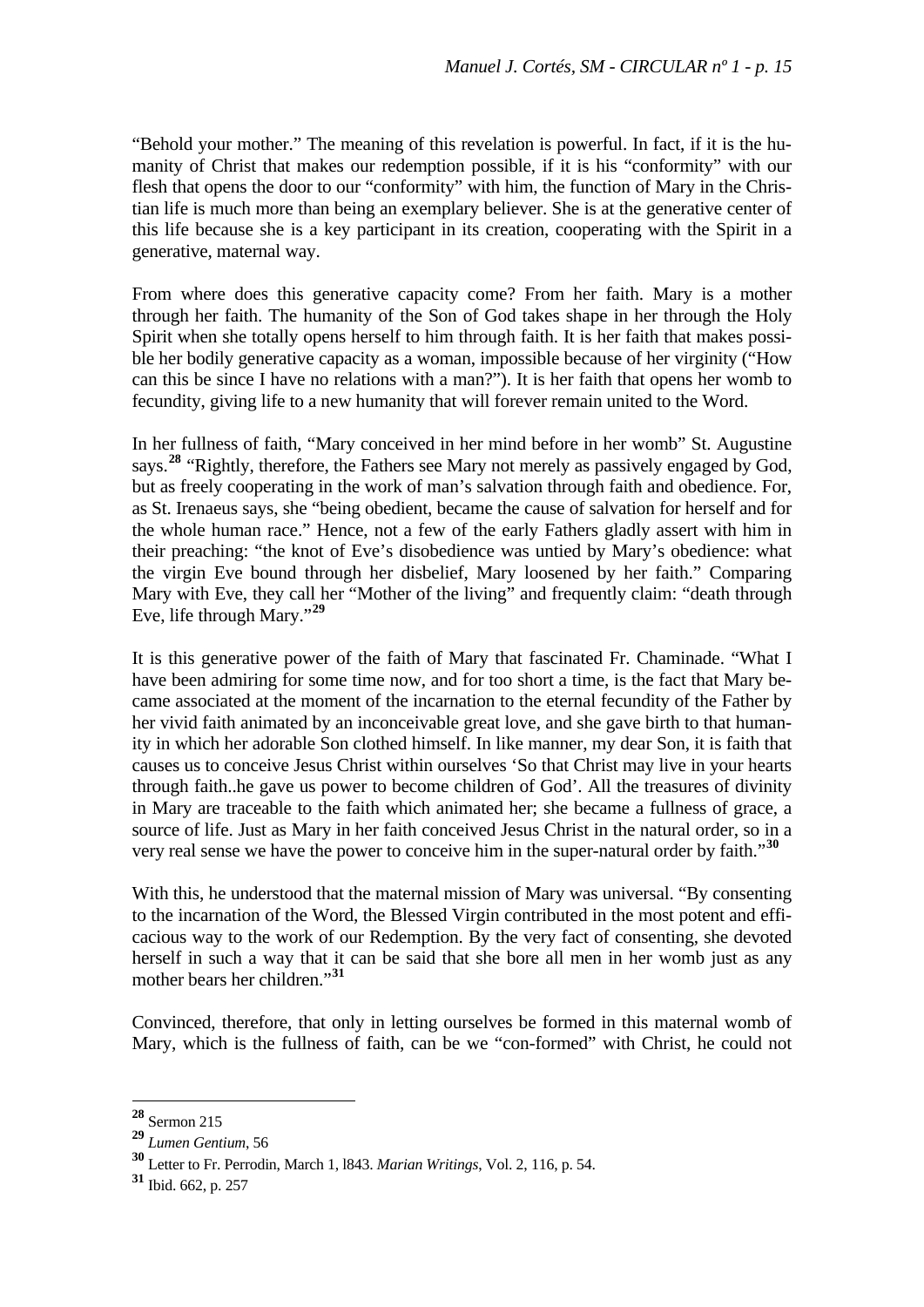consider himself, nor we ourselves, except as "sons of Mary".**[32](#page-16-0)** In his autographic notes of Direction with which he tried to complete the Constitutions, developing the spirit which animates them and indicating the guide-lines for the spiritual formation of the religious, he wrote:

"1. The new Order takes the name of *Society of Mary* because all those who compose it consider themselves as her sons: perhaps it would be better to call them *Family of Mary*.

2. A truly Christian person can not, nor should not, live anything other than the life of Jesus Christ. The religious is called to it in a special way. This divine life should be the beginning of all his thoughts, his words and his actions.

3, Jesus Christ was conceived in the womb of the august Mary through the work of the Holy Spirit; Jesus was born from the virginal womb of Mary. *Conceived by the Holy Spirit, born of the Virgin Mary*.

4. Baptism and faith begin the life of Jesus Christ in us and through them we are conceived by the work of the Holy Spirit, but we must, like the Savior, be born of the Virgin Mary.

5. Jesus Christ wanted to be formed in our likeness in the virginal womb of Mary, and we, likewise, should be formed in him through her, direct our activities according to hers, our inclinations according to her inclinations and our life according to her life.

6. All that Mary carries in her womb cannot be more than Jesus Christ himself, or live more than the life of Jesus Christ. Mary, with inconceivable love, always carries us as little children in her chaste womb until, having formed in us the first traits of her Son, gives birth to us as she did to Him."**[33](#page-16-1)**

Perhaps we can now better understand in all of its depth and richness the phrase of article 6 of our *Rule of Life*, "so that the Spirit, in whose action she cooperates with a mother's love, may form us more fully to the image of her Son."

#### **2.4. Sons of Mary for the salvation of the world.**

1

In order to be formed into the image of the Son, "inspired by the love of Jesus for his Mother, we give ourselves to her", we say in our *Rule of Life*. Our giving of ourselves to Mary, imitating the love that Jesus had for her, that is, the love by which he gave himself to Mary to be formed as a man.

<span id="page-16-0"></span>**<sup>32</sup>** In Chapter V of the little treatise on *Our Knowledge of Mary* which has as its title "Mary, Mother of Christians", he concludes: "We are then, in very truth, the children of Mary. We belong to her as a child belongs to its mother. In her and through her, Jesus Christ in communicating to us his life, has made us partakers of his nature, so that we are born spiritually of Mary in consequence of her ineffable union with Jesus Christ, the Father of our souls. Without trying to plumb the depths of this mystery, let it suffice for us to know that Mary conceived Jesus in her soul by faith, when the Word of God in the womb of the holy Virgin emptied himself to assume the condition of a slave, so that she became truly another Christ. Being then associated in all his thoughts and all his sentiments, she knew herself to be the New Eve and gave herself totally to the divine work of her Son, who willed to engender us spiritually in her and with her." *Marian Writings*, Vol. 2, 491.

<span id="page-16-1"></span><sup>&</sup>lt;sup>33</sup> Notebook D, doc. H, ED II, 334-339. This logical relationship of the fundamental principles of the Christian life was the main thread of the retreats of 1827 (*MW*, 2, 821-834) and are frequently repeated in the teachings of the Founder.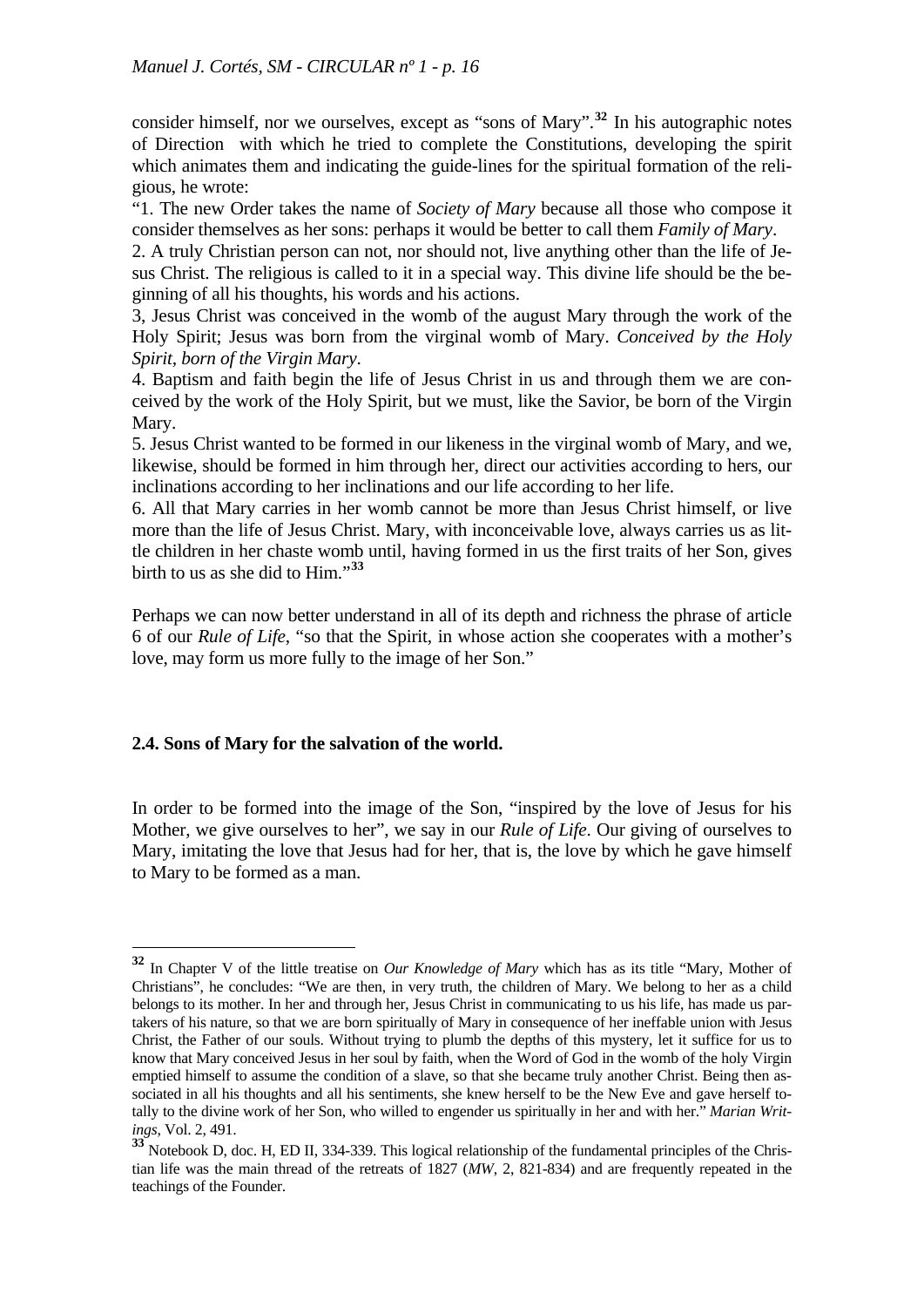Having come this far after our long journey, we understand that "the love of Jesus for his Mother" has roots that are much deeper and more "mystical" than the psychologicalaffective ones. It is included in the loving surrender of God to humanity in the incarnation. It springs from his de-sign, from his will to save. Consequently, it is not the same love of a son toward his mother who has conceived him and given him life. It is a preexisting love, manifested in the choice from all eternity, It is this pre-existing love that the angel announces to Mary in his greeting. It is part of the primordial love of the Trinity in which, as St. Paul said, the Father has predestined us to be saints.**[34](#page-17-0)**

It is that immense Trinitarian love, overflowing in its design for salvation, which, in order to give itself to humanity, does so concretely in a woman, Mary. The love with which the Son gives himself to his Mother is nothing less than redemptive love. Steeped in faith, she gives the son the human form he needs to "become flesh", that is, to enter concretely into our history, tangibly and actively.

**By its filial surrender to Mary in Jesus, the love of God becomes human.** The Son gives himself to Mary in order to receive humanity from her. He loves and embraces in the maternal womb of Mary "human flesh" who, in turn, opens herself to him and embraces him through faith. In this mutual loving embrace, all the immensity of the love of God submits itself to the human dynamic, from birth as a child to death, death on a cross. "The child grew" and "was subject to them".**[35](#page-17-1)** And Mary's womb is the hiding place of the power of the divine love of God in frail humanity, of the divine in the human. "Is he not the carpenter, the son of Mary?"<sup>[36](#page-17-2)</sup> St. Paul will consider this mystery as a "kenosis", an emptying of self out of love.**[37](#page-17-3)**

**By its filial surrender to Mary in Jesus, the love of God becomes fraternal in order to reveal the Father.** Marian sonship and universal fraternity go hand in hand in the Son. He is a brother because he is a son, and he is a son because he is a brother. And in this way the Son opens the door to the revelation and manifestation of the love of the Father. Becoming a son of Mary he makes himself a brother, and recognizing us as brothers, he makes us sons of the Father. It is through his status as a brother that the paternity of God comes into the world. "Jesus Christ made himself the Son of Adam in order to enable us to become the children of God his Father, (a double bond whereby he unites himself to us). Our Father becomes his and his becomes ours. "*I am ascending to my Father and your Father*". By the same liberality, Jesus Christ gives us his divine Mother as our

<span id="page-17-0"></span>**<sup>34</sup>** Cf. Ephesians 1: 3-4

**<sup>35</sup>** Luke, 2:5l ff.

<span id="page-17-2"></span><span id="page-17-1"></span>**<sup>36</sup>** Mark, 6:3

<span id="page-17-3"></span><sup>&</sup>lt;sup>37</sup> It is from this perspective that we understand the insistence of Fr. Chaminade on the "submission" to Jesus and Mary, a submission that he did not cease to contemplate, in a very concrete and carnal way, in the best sense of that word. "Mary, the Mother of God! Heaven is in her chaste bosom, the Divinity dwells there corporally, veiled, though not destroyed, under the form of a slave. When Jesus sees the light of day, how admirable it will be to see him dependent on Mary and subject to her authority like an ordinary child conceived in sorrow and sin. Then the Son of God will allow himself to be cared for, nurtured, clothed and reared by a creature, who will fulfill toward him all the duties of a mother. Helpless to care for himself and his needs, the Eternal Word becomes a little child, will rest in Mary's lap and on her heart, will be fed at her breast, will beg her tender caresses and will sit at her feet and listen with docility." (*Marian Writings*, 2, 461). And in all of his projects for the Constitutions the reference of "he was subject to them" from the gospel of Luke was never absent. (Cf. Constitutions 1828, art. 5)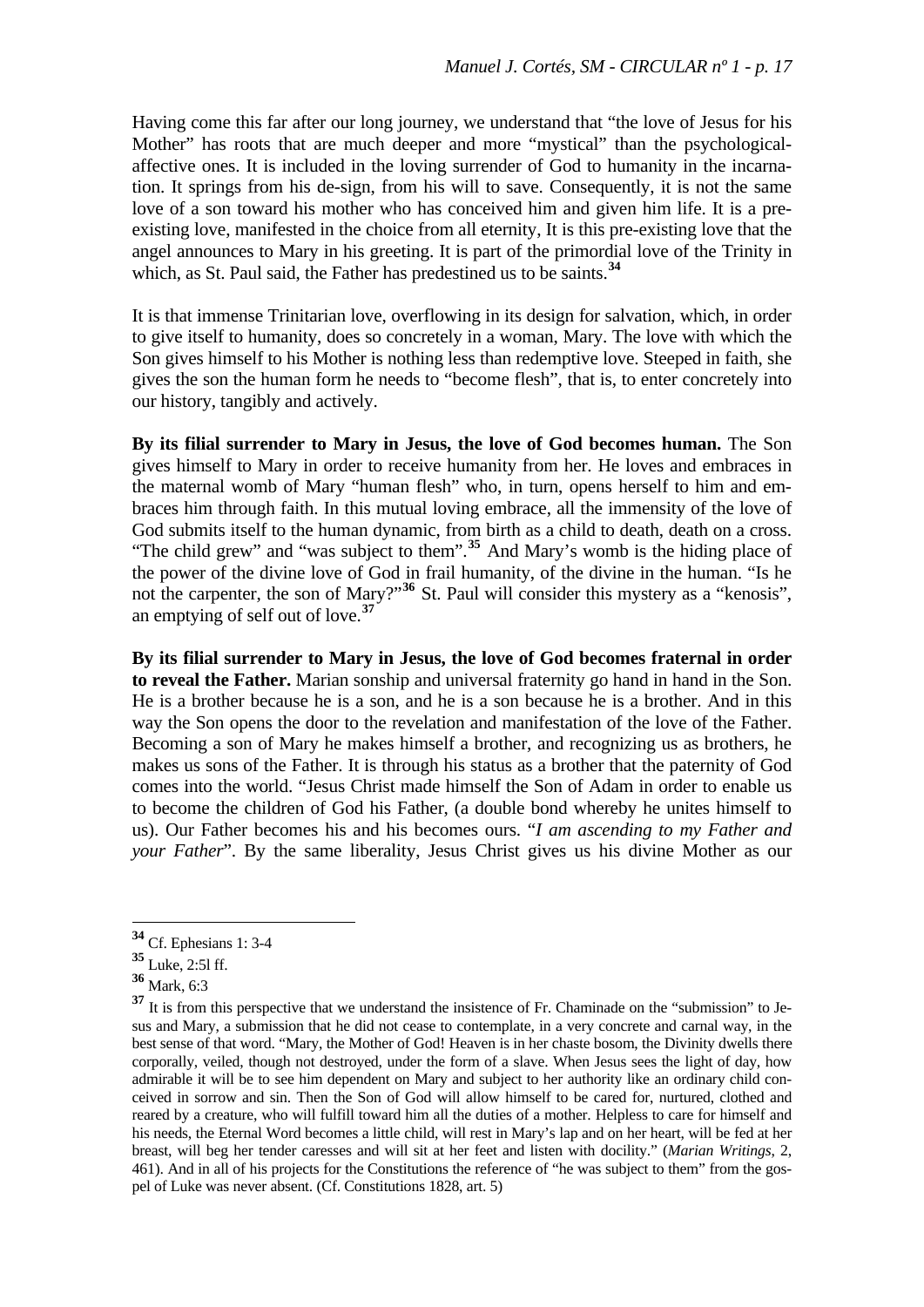Mother so as to be our brother in every respect. Mary is united to the eternal Father in order to be the Mother of all the faithful."**[38](#page-18-0)**

**By its filial surrender to Mary in Jesus, the love of God becomes a bride to bring forth the Church.** The Son, formed in the womb of the Mother, is also, as we have previously seen, the one who forms the Mother, opening her maternity to universal saving fecundity. The Son is also a bridegroom. This is undoubtedly the viewpoint of the Gospel of John, as many of the Fathers have noted, in which Jesus always calls Mary "Woman".<sup>[39](#page-18-1)</sup> Who is the true bridegroom at the wedding in Cana? Is this not, perhaps, the perspective from which to understand the profound meaning of the scene of Calvary, so loved by our Founder? Definitely, in the "hour" of redemption, Jesus "saw the disciple together with his Mother." Woman and disciple, united in a maternal-filial relationship, is the new humanity that the Lord leaves journeying in this world. It is the Church in its double condition as Mother and Disciple. A Mother who, made fecund through the gifts of the Spouse – his Word, his Body, his Spirit, the water and blood from his side – continues generating the life of a new man for a new creation. "Mother, behold your son." A disciple who takes all of these gifts of the Mother as his most precious possession, in order to be formed in her womb. "Son, behold your Mother."**[40](#page-18-2)**

We understand now the power contained in the first phrase of article 2 of the *Rule of Life*: "In calling us to be Marianists, God asks us to follow in a special way Jesus Christ, Son of God, be-come Son of Mary, for the salvation of all." Becoming sons of Mary with him and like him we are "con-formed" to this way of love, incarnated in the human, fraternal and filial by which we can embrace humanity and the Church for the salvation of the world.

I hope that this meditation based on the *Rule of Life* has helped us understand how and why Fr. Chaminade contemplated the maternity of Mary as her great mission in Salvation

**<sup>38</sup>** *Marian Writings*, Vol. 1, 82, p. 52

<span id="page-18-1"></span><span id="page-18-0"></span><sup>&</sup>lt;sup>39</sup> "In the first place, he was pleased during his mortal life to call her by the great name of Woman. This fact is remark-able… Though we do not pretend to reject the various interpretations by which some have sought to justify the seeming inconsiderateness on the part of the Son of God in this particular, yet may we not say that the paramount reasons why the Savior of mankind should make use of the name Woman when speaking to his Mother was precisely to make us understand and to remind us unceasingly of the one great fact that she is indeed the New Eve, promised together with the Redeemer? (*Marian Writings*, Vol. 2, 471)

 <sup>&</sup>quot;Thus, according to St. Bernard, just as for the procreation of man it was not fitting that Adam be alone, that an aid like unto him was thought necessary, so likewise in the eternal decrees, it was fitting that Jesus Christ, the New Adam should not be alone in the spiritual generation of man: Mary, the New Eve, is the aid like unto him who is to cooperate with him. " (ibid. 467)

<span id="page-18-2"></span>**<sup>40</sup>** In the contemplation so frequent and thorough that Fr. Chaminade made of this episode, references to this spousal and ecclesial perspective had to be there. In one of his sermons on the compassion of the Virgin, identifying her with the spouse in the Song of Songs who sings "I will go to the mountain of myrrh, to the hill of frankincense" (Sg 4:6) he says: "She, the **true spouse of Jesus Christ**, tells us, "I will go..". I wish to follow her example. I will climb that mountain that is more terrible than Mt. Sinai and will give myself up to sorrow and disgrace....Jesus Christ suffers for all men, but they must receive the application of his merits. **Mary represents the Church**. As Mother of the Christians to whom she gave birth at the foot of the cross, and whom Jesus in fact constituted as such in his testament." (*Marian Writings*, Vol. 1, 214).

 <sup>&</sup>quot;The natural death of Jesus Christ was a mystical representation of the death of the "old man" and that is why the blood and water which flowed from the side of Christ represented the Church. Eve, formed form a rib of the sleeping Adam, was a figure of this profound mystery. Through the death of Jesus Christ, Mary had experienced death. The lance which pierced the side of her Son pierced her beautiful soul, displaying for us in herself the same mystery, the formation of the Church. We might say that she gave us birth." (*Marian Writings*, Vol. 1, 76)